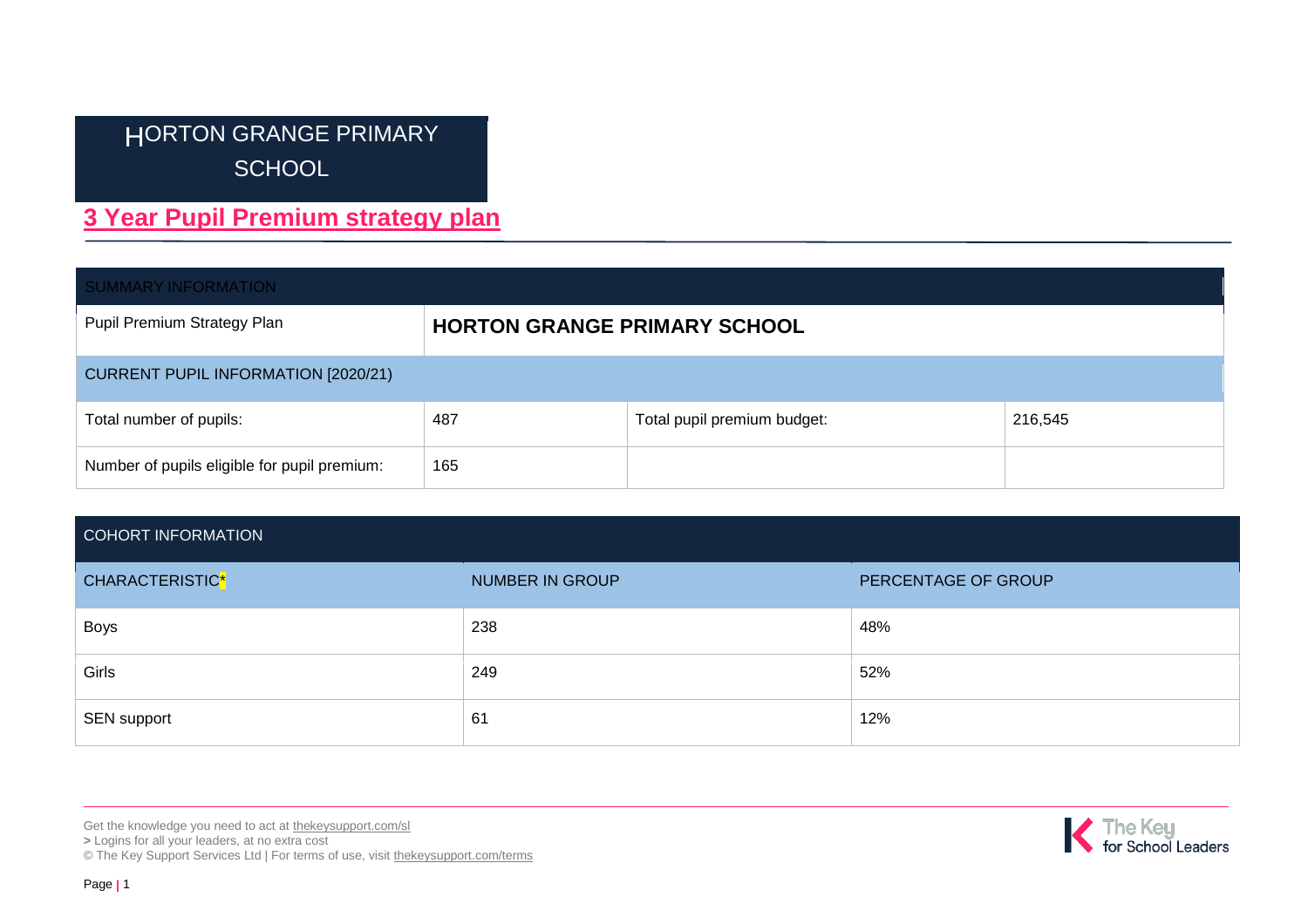| EHC plan | $7 + 2$ pending | 1.43% |
|----------|-----------------|-------|
| EAL      | 6               | 1.23% |
|          |                 |       |

## **Assessment data**

| <b>EYFS</b>                     |                                                |            |                     |                            |                        |                 |  |
|---------------------------------|------------------------------------------------|------------|---------------------|----------------------------|------------------------|-----------------|--|
|                                 | Pupils eligible for<br><b>PP</b>               | All pupils | National<br>average | Data from previous 3 years |                        |                 |  |
|                                 |                                                |            |                     | 2017                       | 2018                   | 2019            |  |
| Good level of development (GLD) | 55% (as of school<br>closure in March<br>2020) | 71%        | No national<br>data | all 67<br>PP 63            | all 67<br>PP 53        | all 70<br>PP 64 |  |
| Reading                         | 59%                                            | 75%        | No National<br>data | all $72$<br><b>PP 75</b>   | all 79<br>PP 69        | all 76<br>PP 60 |  |
| Writing                         | 57                                             | 71         | No national<br>data | all 68<br><b>PP 71</b>     | all 69<br>PP 54        | all 74<br>PP 60 |  |
| Number                          | 63                                             | 72         | No National<br>data | all 67<br>PP 67            | all 81<br><b>PP 77</b> | all 81<br>PP 60 |  |

## YEAR 1 PHONICS SCREENING CHECK TEACHER ASSESSMENT JUDGEMENTS DUE TO COVID 19-CLOSURE OF

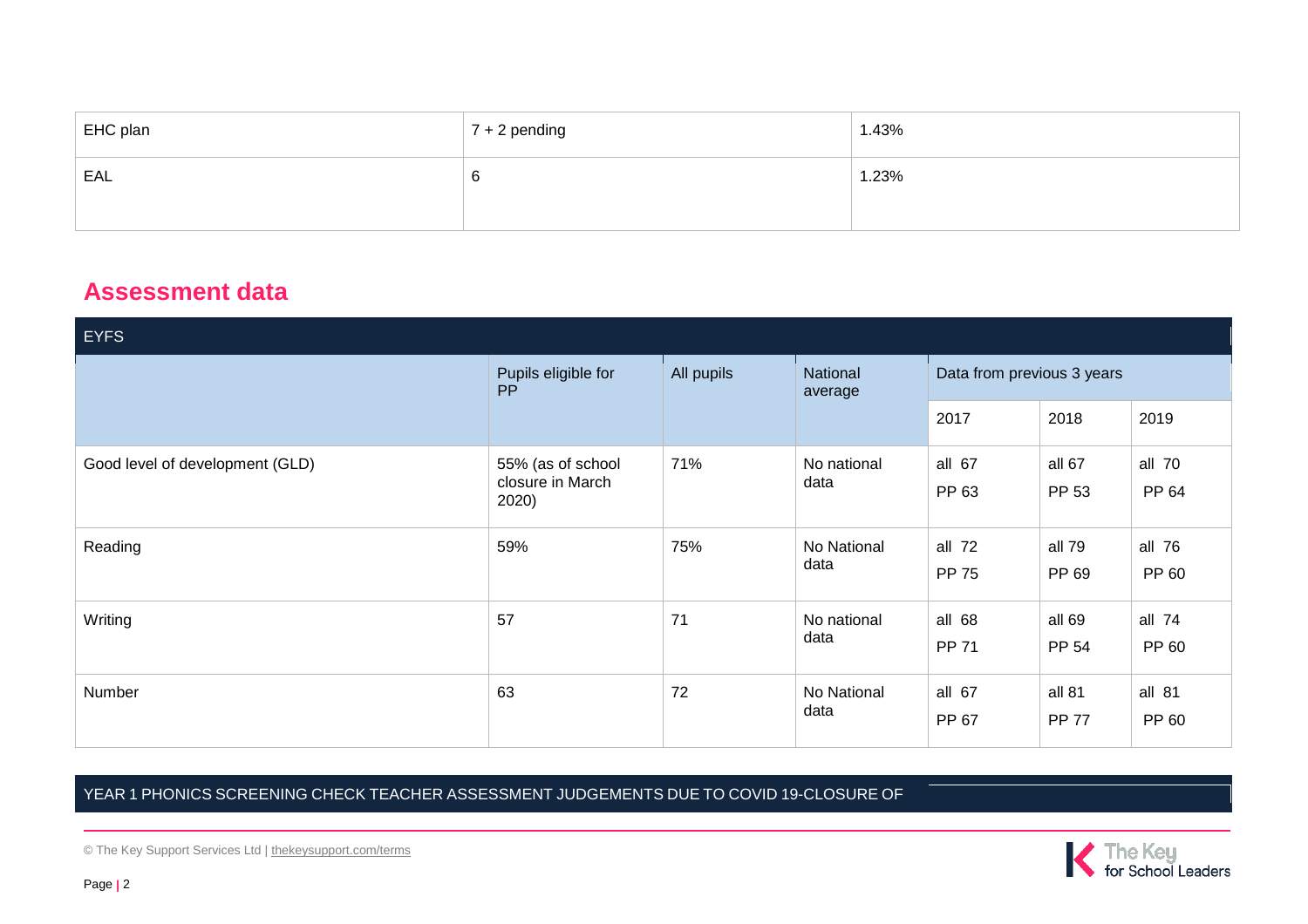| <b>SCHOOLS</b> |                        |                                            |                 |                            |                 |  |  |  |
|----------------|------------------------|--------------------------------------------|-----------------|----------------------------|-----------------|--|--|--|
| All pupils     | Pupils eligible for PP | National average                           |                 | Data from previous 3 years |                 |  |  |  |
|                |                        |                                            | 2017            | 2018                       | 2019            |  |  |  |
| 85             | 71                     | No national data due to closure of schools | all 86<br>PP 85 | all 90<br><b>PP 88</b>     | all 82<br>PP 87 |  |  |  |

| END OF KS1-TEACHER ASSESSMENT JUDGEMENTS DUE TO COVID 19-<br><b>CLOSURE OF SCHOOLS</b> |                                      |                                      |                                      |                                      |                                      |  |
|----------------------------------------------------------------------------------------|--------------------------------------|--------------------------------------|--------------------------------------|--------------------------------------|--------------------------------------|--|
|                                                                                        | <b>Pupils</b><br>eligible for PP     | Pupils not eligible<br>for PP        | Data from previous 3 years -PP       |                                      |                                      |  |
|                                                                                        |                                      | School                               | 2017                                 | 2018                                 | 2019                                 |  |
| % achieving expected standard or above in<br>reading, writing and maths                | Reading 73<br>Writing 59<br>Maths 73 | Reading 73<br>Writing 64<br>Maths 70 | Reading 67<br>Writing 58<br>Maths 65 | Reading 77<br>Writing 63<br>Maths 77 | Reading 77<br>Writing 73<br>Maths 73 |  |
| % making expected progress in reading                                                  | 52                                   | 58                                   |                                      |                                      |                                      |  |
| % making expected progress in writing                                                  | 35                                   | 54                                   |                                      |                                      |                                      |  |
| % making expected progress in maths                                                    | 57                                   | 71                                   |                                      |                                      |                                      |  |

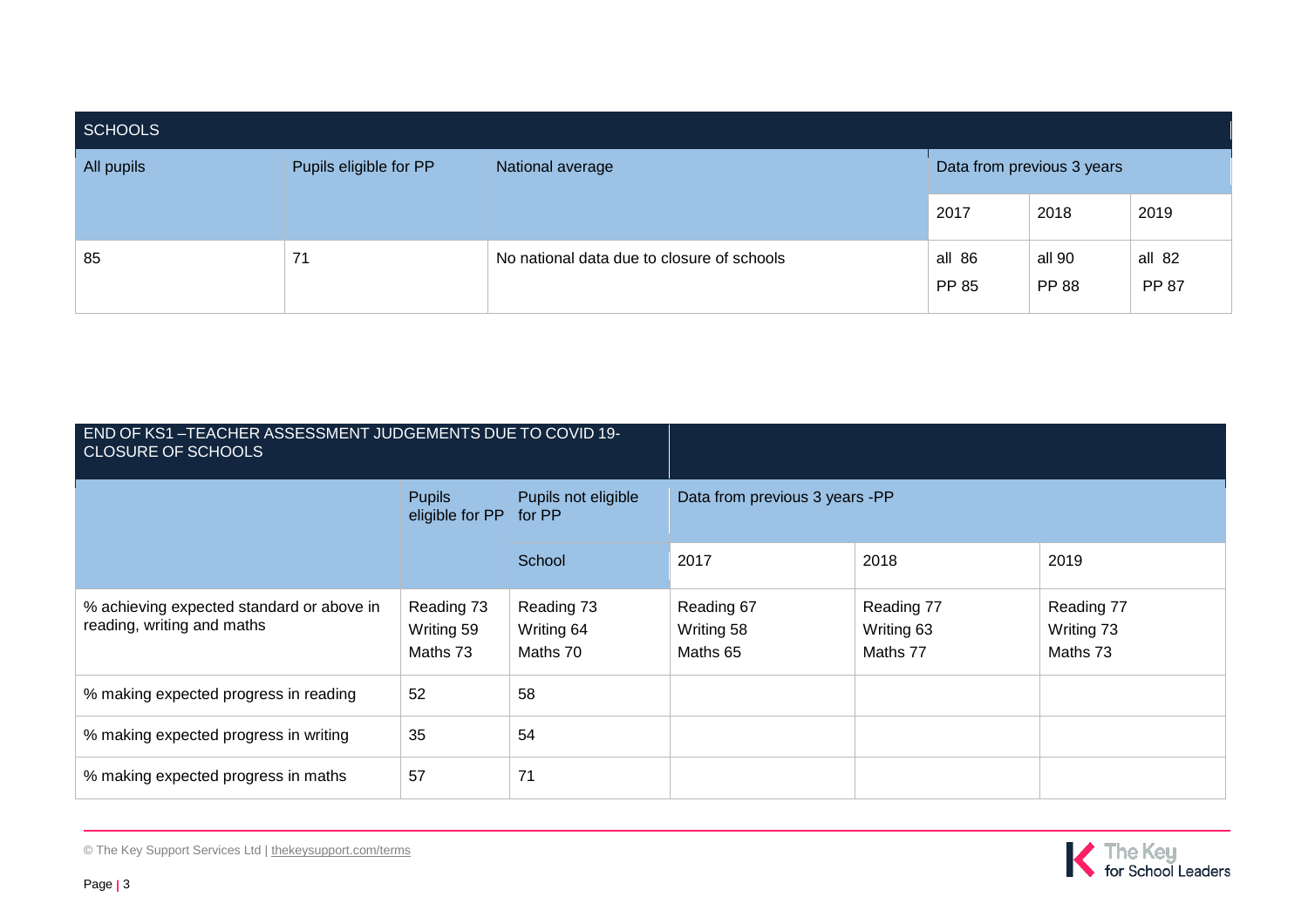| END OF KS2- TEACHER ASSESSMENT JUDGEMENTS DUE TO COVID 19-CLOSURE OF SCHOOLS |                                      |                                      |                  |                                      |                                      |                                      |  |  |
|------------------------------------------------------------------------------|--------------------------------------|--------------------------------------|------------------|--------------------------------------|--------------------------------------|--------------------------------------|--|--|
|                                                                              | Pupils eligible<br>for PP            | Pupils not eligible for PP           |                  | Data from previous 3 years           |                                      |                                      |  |  |
|                                                                              |                                      | School average                       | National average | 2017                                 | 2018                                 | 2019                                 |  |  |
| % achieving expected standard or above in<br>reading, writing and maths      | Reading 73<br>Writing 73<br>Maths 73 | Reading 80<br>Writing 80<br>Maths 78 |                  | Reading 69<br>Writing 65<br>Maths 69 | Reading 71<br>Writing 79<br>Maths 75 | Reading 78<br>Writing 83<br>Maths 87 |  |  |
| % making expected progress in reading                                        | 97%                                  | 97%                                  |                  |                                      |                                      |                                      |  |  |
| % making expected progress in writing                                        | 97%                                  | 96%                                  |                  |                                      |                                      |                                      |  |  |
| % making expected progress in maths                                          | 97%                                  | 96%                                  |                  |                                      |                                      |                                      |  |  |

| OTHER DATA      |                                                                                                                                                            |                                                                                                                                                                          |
|-----------------|------------------------------------------------------------------------------------------------------------------------------------------------------------|--------------------------------------------------------------------------------------------------------------------------------------------------------------------------|
| Look at:        | Strengths                                                                                                                                                  | Weaknesses                                                                                                                                                               |
| Attendance data | Robust systems and procedures for<br>monitoring attendance.<br>Attendance given a high priority in school-<br>focus for regular rewards. Children know the | Ofsted area for improvement linked to persistent<br>absentees who are also pupil premium.<br>Policy currently under review<br>Pandemic and evolving picture of local and |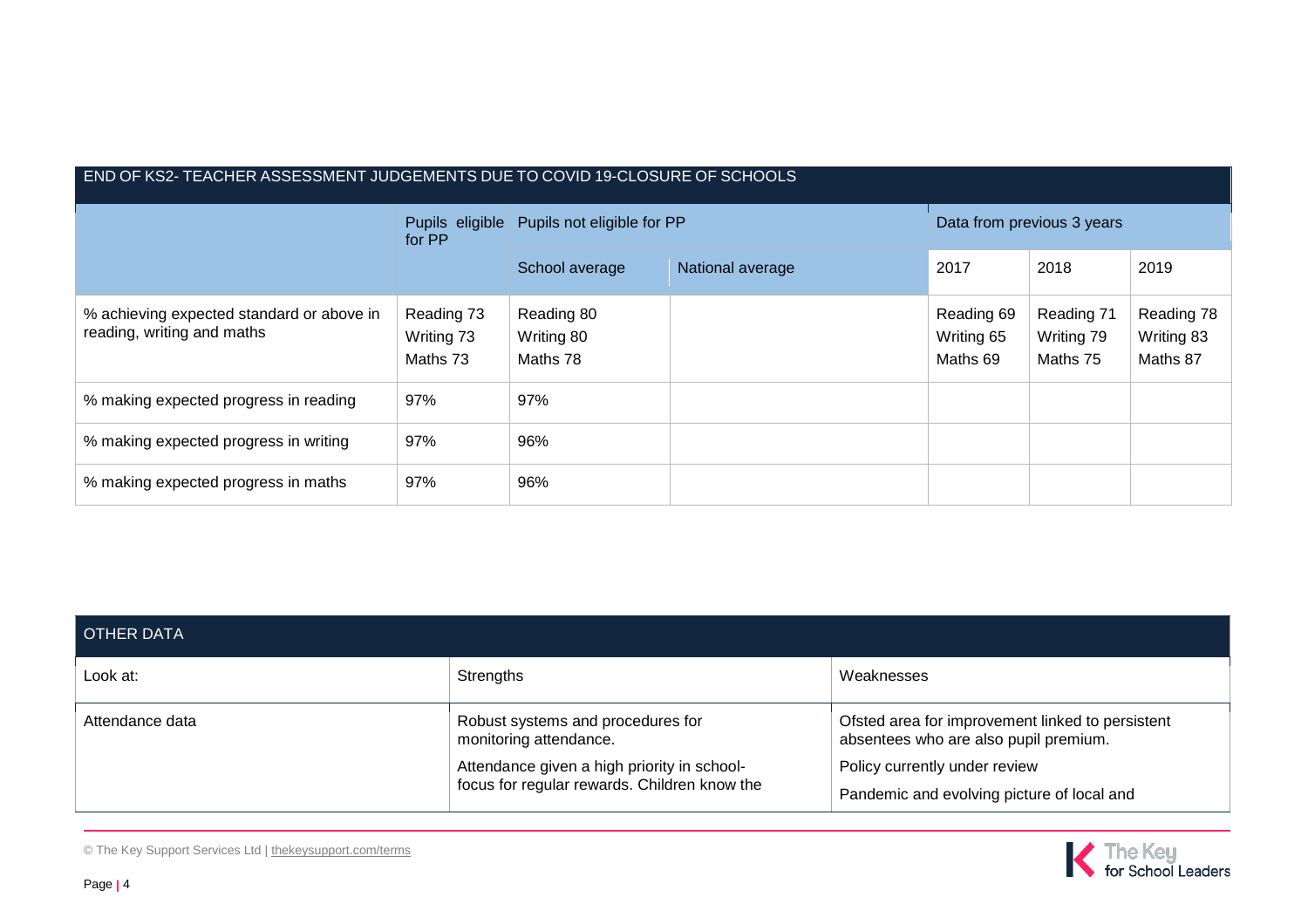| %<br>$A1*$<br><b>SP 20</b><br><b>Sum 19</b><br>96<br>95.36<br><b>ALL</b><br>95.01<br>95<br>PP<br>95<br>94.8<br><b>NPP</b><br>96<br>95.2<br>96<br>97<br><b>SEND</b><br>94.4<br>94.1<br>Persistent absenteeism<br>%<br>Sum<br>Sp.20<br>A1<br>belo<br>19<br>w<br>90%<br><b>ALL</b><br>$\overline{12}$<br>10<br>13.4<br>14.01<br><b>PP</b><br>$\mathbf{A}$ .<br>12.8<br>6.25<br>10<br>npp<br>15.6<br>13.16<br>12<br><b>SEND</b> | school's target of 96%<br>SLT member responsible for overseeing<br>attendance<br>Parent support officer designated to follow up<br>attendance concerns, liaise with SLT member<br>and make referrals. Strong relationships with<br>parents prove the most effective way of<br>improving attendance<br>Strong relationships with EWO and regular<br>meetings (twice monthly)<br>Attendance for this year is well above National<br>(95% as opposed to 88% nationally) following<br>the full reopening of schools in the midst of the<br>COVID19 pandemic                         | national restrictions, plus confirmed positive<br>cases may begin to affect attendance. Second<br>National lockdown to start 5.11.20-schools<br>currently to remain open but may affect<br>confidence with parents                                                                                                                                             |
|-----------------------------------------------------------------------------------------------------------------------------------------------------------------------------------------------------------------------------------------------------------------------------------------------------------------------------------------------------------------------------------------------------------------------------|---------------------------------------------------------------------------------------------------------------------------------------------------------------------------------------------------------------------------------------------------------------------------------------------------------------------------------------------------------------------------------------------------------------------------------------------------------------------------------------------------------------------------------------------------------------------------------|----------------------------------------------------------------------------------------------------------------------------------------------------------------------------------------------------------------------------------------------------------------------------------------------------------------------------------------------------------------|
| <b>Behaviour data</b><br><b>Current Data-Autumn 1 2020</b><br>Time Out C's                                                                                                                                                                                                                                                                                                                                                  | THRIVE approach well established in school<br>over a number of years. Fully staffed THRIVE<br>unit to support the social and emotional well-<br>being of pupils from EYFS to Year 6.<br>6 members of staff trained as Thrive<br>practitioners. Plans for 1 staff member to<br>begin family thrive training to extend reach to<br>families and therefore have a greater impact<br>A well-established behavior system that is<br>understood by all members of the school<br>community and has been adapted to<br>incorporate THRIVE<br>2 members of staff are mental health leads | THRIVE unit cannot operate fully at the moment<br>due to COVID restrictions and not being able to<br>mix bubbles<br>COVID continues to impact on the mental health<br>and well-being of children<br>We have been unable to ascertain the long term<br>impact of Thrive once the children move on to<br>KS3-it isn't used as an approach in the high<br>school. |

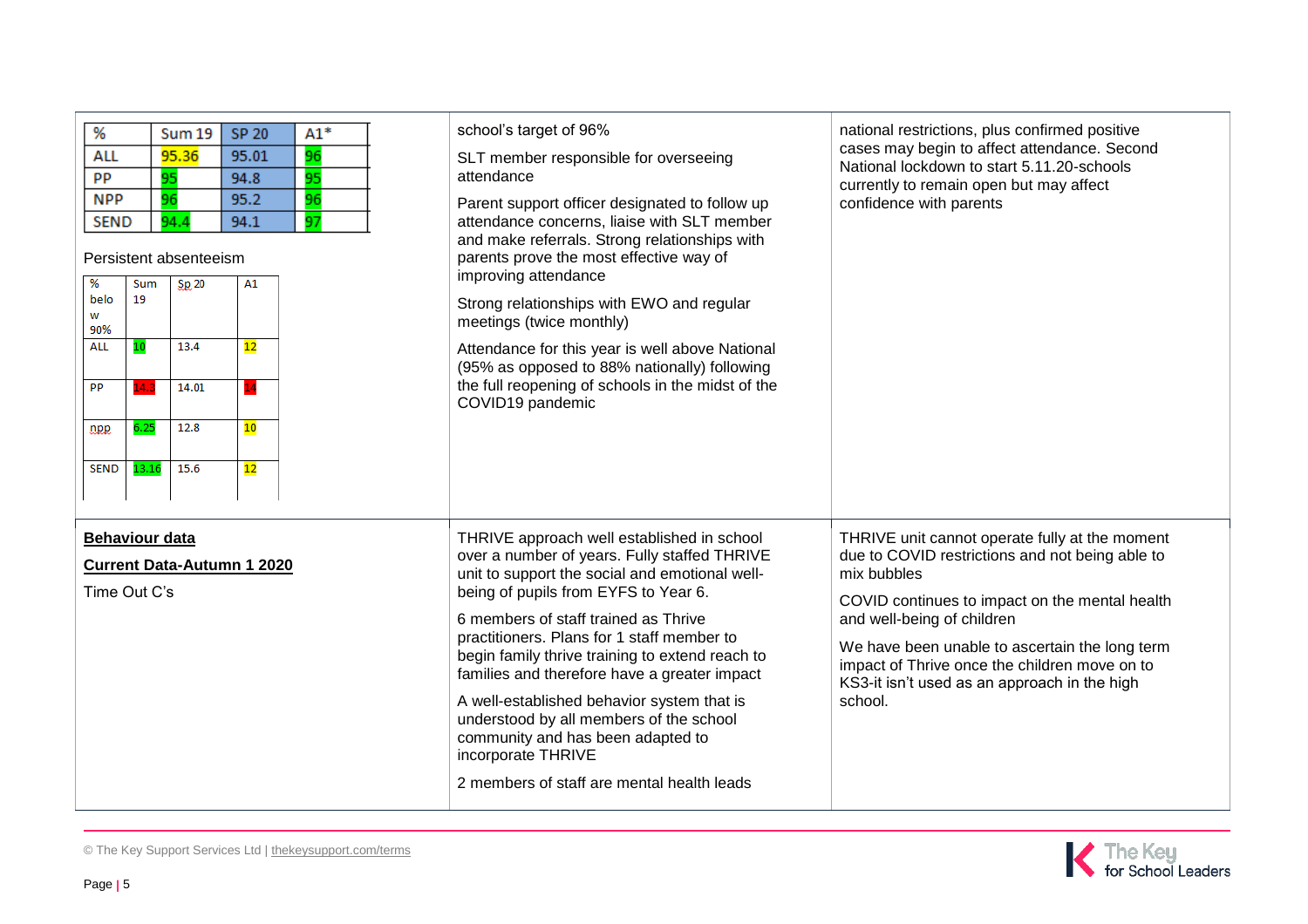|                                                                                      |          |                    | Behaviour has been consistently been judged                                                                              |  |
|--------------------------------------------------------------------------------------|----------|--------------------|--------------------------------------------------------------------------------------------------------------------------|--|
|                                                                                      | Autumn 1 |                    | as good by external sources.                                                                                             |  |
| All                                                                                  | 5        |                    | Horton Grange Values are well established                                                                                |  |
| Boys                                                                                 | 5        |                    | and aim to develop character traits and<br>attitudes that permeate all aspects of life                                   |  |
| Girls                                                                                | 0        |                    | including hard work, respect, resilience and<br>tolerance. The values are at the heart of what                           |  |
| <b>PP</b>                                                                            | 3        | we do as a school. |                                                                                                                          |  |
| <b>NPP</b>                                                                           | 2        | reducing over time | Time Out C's and fixed term exclusions are                                                                               |  |
| <b>SEND</b>                                                                          |          |                    |                                                                                                                          |  |
| <b>Fixed Term Exclusions</b><br>There have been 3 fixed term exclusions (1<br>child) |          |                    |                                                                                                                          |  |
| Safeguarding referrals                                                               |          | sources            | Safeguarding is judged as good by external                                                                               |  |
|                                                                                      |          |                    | There are 6 DSLs who work closely together                                                                               |  |
|                                                                                      |          |                    | Safeguarding meetings are held once a month<br>to update on safeguarding issues                                          |  |
|                                                                                      |          |                    | CPOMS recording system is well established<br>in school and any safeguarding issues are<br>dealt with extremely promptly |  |
|                                                                                      |          | of course          | Safeguarding training is up to date. All staff<br>receive year safeguarding training as a matter                         |  |

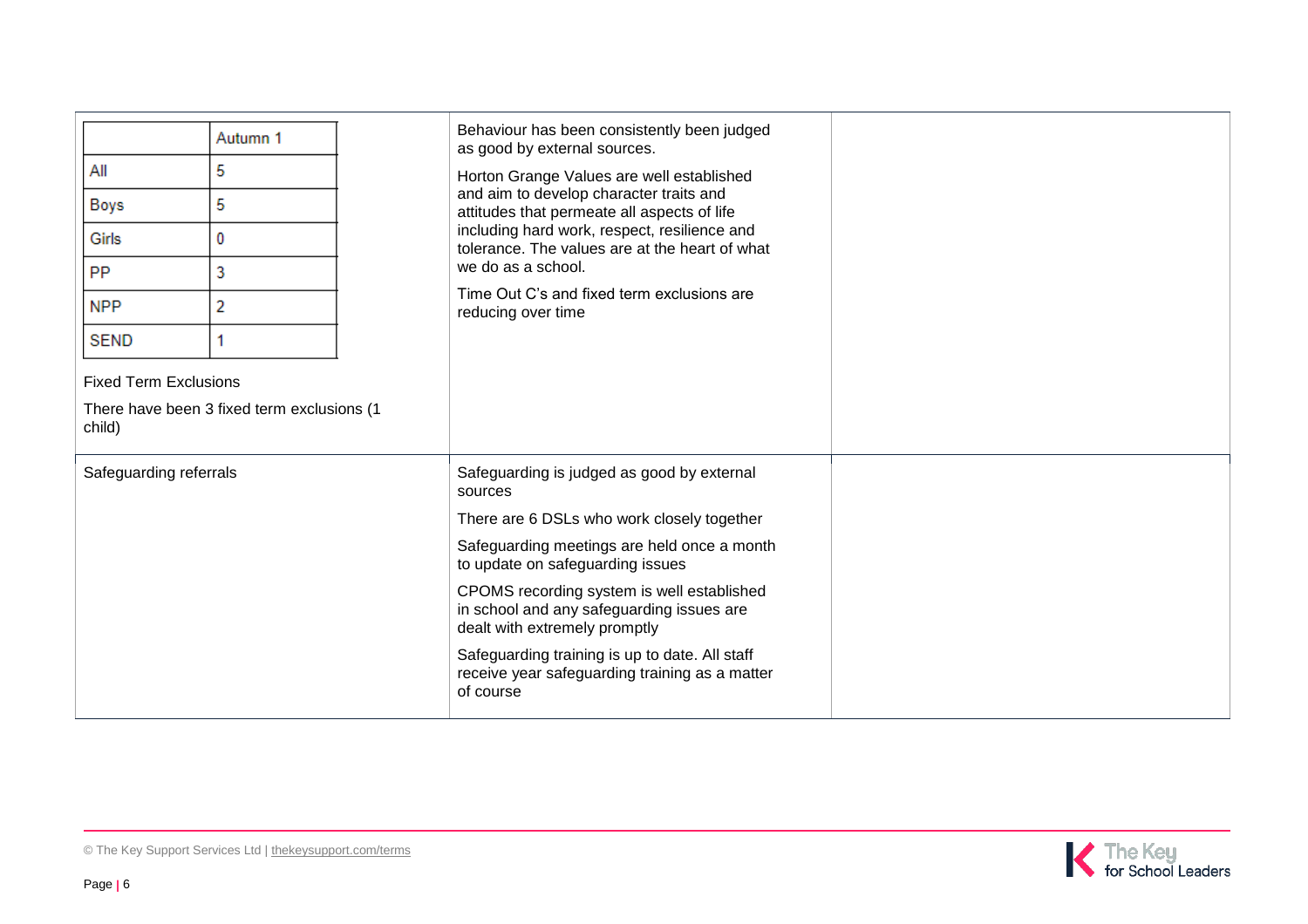## **LONG-TERM PLAN (3 YEAR TIMESCALE):**

#### **Rationale for Priorities**

In all cases priorities are linked to the school improvement plan and are based on a mixture of summative and interim data, knowledge of the school, cohort and community. Decisions on spending are influenced by research by the EEF which assesses the impact of different interventions, programmes and approaches, ensuring that children gain the biggest impact from the measures put in place and that teaching is consistently of a high quality, resulting in high levels of attainment, progress and the children's love of learning. At Horton Grange we know that the most effective strategy to maximise PP children's attainment and progress is having consistently excellent teaching, day in, day out. An approach and supporting curriculum which gives opportunities for repetition and development of fluency is key. Ensuring both staff and children use metacognitive approaches to know more and remember more so that learning becomes automatic is integral.

This year we are in the unprecedented circumstance of having teacher assessment for the end of key stage data due to the COVID-19 pandemic. School closed to most pupils on 23<sup>rd</sup> March 2020 and many pupils did not return until September 2020. Whilst contact was maintained with the most vulnerable families and work provided through online platforms and paper packs, many children failed to access learning to its full degree. Data taken from the time school closed to most pupils showed that progress and attainment for the disadvantaged group was lower than in previous years, indicating that these pupils take longer to catch up and that the summer term is a crucial term for our PP children who ordinarily have the full academic year to make the levels of progress and attainment we would usually see. Baseline data collected upon return in September shows that the children who have suffered most noticeably due to school closures are the disadvantaged group, with these children now having the most progress to make to catch up lost learning.

#### **PRIORITIES**

- 1. EYFS-To ensure the % of disadvantaged children reach a good level of development is broadly in line with National
- 2. PHONICS-To ensure outcome for PP children is above National in phonics
- 3. READING, WRITING, MATHS OUTCOMES (end of key stage)

-To improve the percentage of disadvantaged pupils who make at least expected progress and / or reach expected standard in **reading, writing and maths fluency** so outcomes are above national and progress is above average by the end of KS2 over time.

-ensure these children have access to the required technological support to adequately access online platforms that support their learning for homework and in the event of the further closure of school/classes due to COVID 19

-ensure that metacognitive strategies underpin all teaching and learning and maximise both attainment and progress in all areas

#### BEHAVIOUR AND ATTITUDES

-To ensure that attendance for PP children is in line with National.



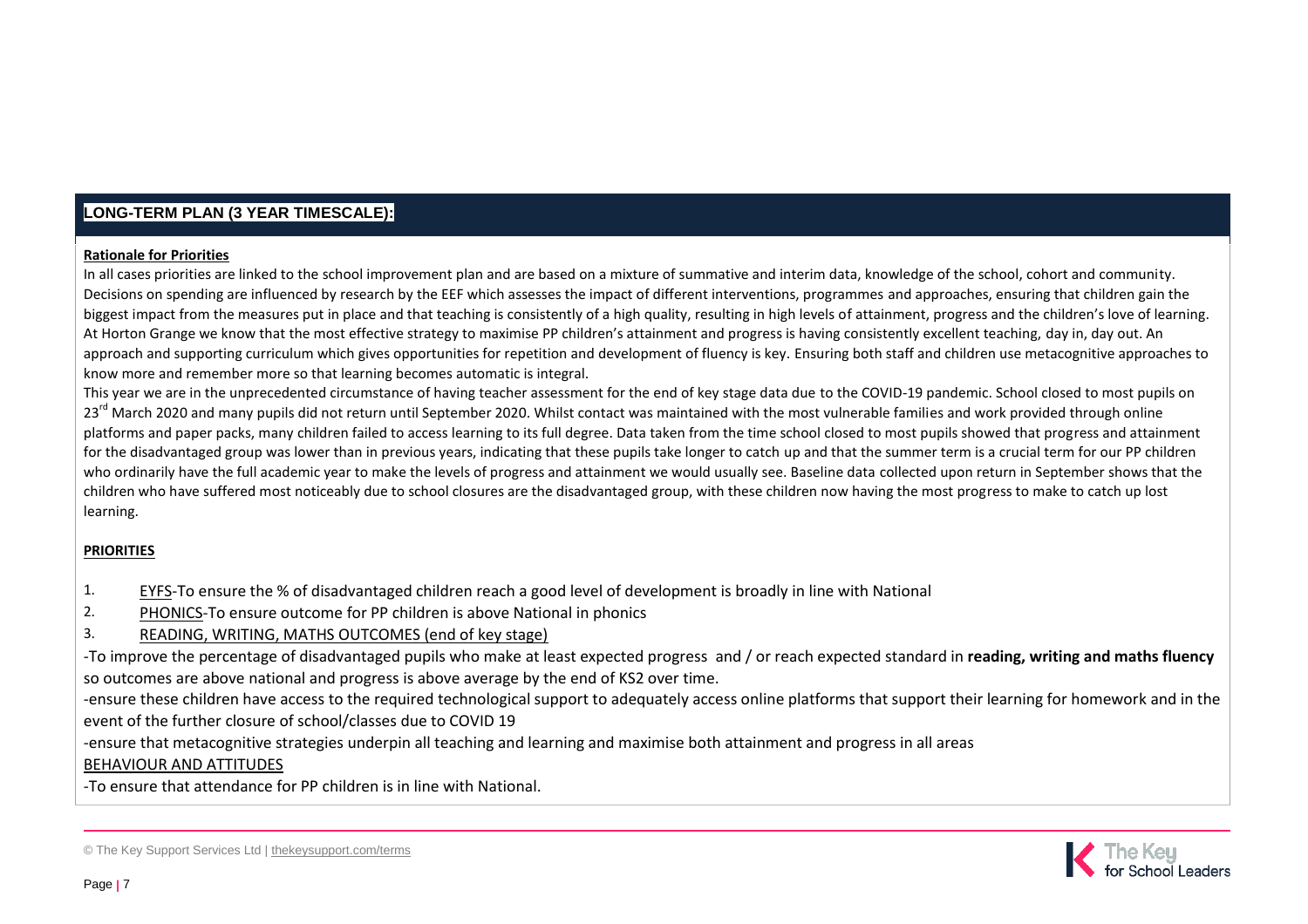-To decrease the % of PP persistent absenteeism so that gap with other learners narrows

-maintain low levels of Time Out C's and continue to reduce fixed term exclusions for PP children

4. PERSONAL DEVELOPMENT-to support the mental health and the social and emotional development of PP children so that they are ready to learn.

#### PRIOR**ITY 1**

**1. EYFS-To ensure the % of disadvantaged children reach a good level of development is broadly in line with National** 

Member of staff responsible: Sarah McGuire (DHT) Beth Hodgson (middle leader) and EYFS teaching and support team

| <b>Objectives</b>                                                    | Actions to be taken                                                                                                                                                          | By whom          | By when                                                     | Resources needed                                                                                                                       | Progress indicators                                                                 | Success criteria                                                                                 |
|----------------------------------------------------------------------|------------------------------------------------------------------------------------------------------------------------------------------------------------------------------|------------------|-------------------------------------------------------------|----------------------------------------------------------------------------------------------------------------------------------------|-------------------------------------------------------------------------------------|--------------------------------------------------------------------------------------------------|
| To increase the % of PP<br>children who attain the<br>ELG in reading | Extra staffing capacity for<br>supporting interventions and<br>smaller targeted groups (focus<br>PP)<br>Ensure all PP children receive a<br>book bag and provide books to be | <b>EYFS</b> team | ongoing<br>Audit and<br>order<br>additional<br>books for PP | HTLA providing extra<br>staffing capacity for<br>support with RWI and<br>intervention groups<br>linked to early<br>reading and phonics | Regular RWI<br>assessments<br>Track home learning<br>engagement through<br>Tapestry | % of PP children<br>achieving ELG in<br>reading increases<br>and gaps between<br>groups diminish |

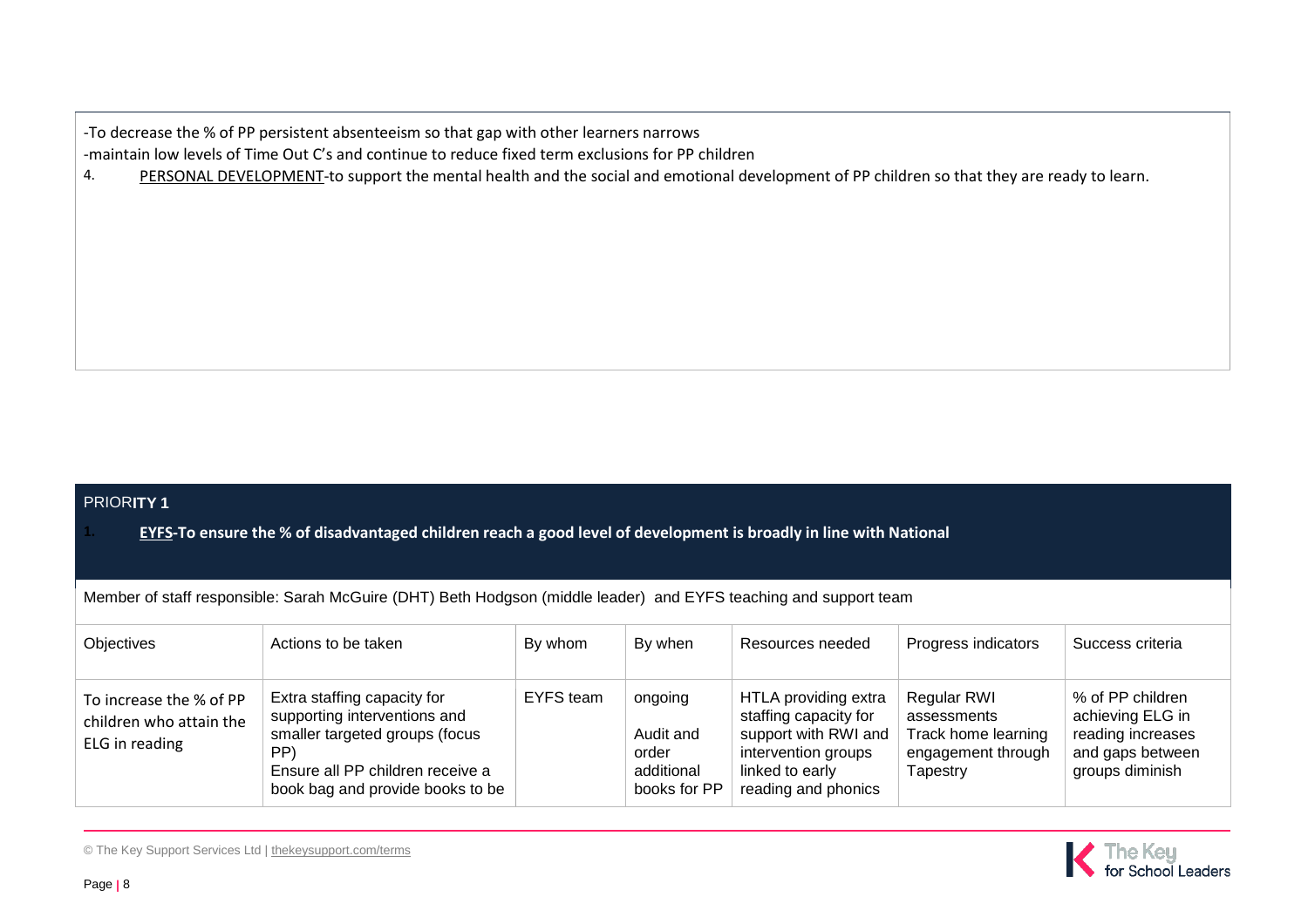|                                                                                          | taken home to support phonics<br>and engagement in early reading<br>Phonic flashcards sent home to<br>support decoding<br>Where there is an overlap with<br>SEND, small step targets are set<br>in line with intervention plans                                               |                                                                               | children                                                                                               | Books linked to<br>scheme and RWI<br>phonics sets                                                                                    |                                                                                                                                                                                                          |                                                                                                                                          |
|------------------------------------------------------------------------------------------|-------------------------------------------------------------------------------------------------------------------------------------------------------------------------------------------------------------------------------------------------------------------------------|-------------------------------------------------------------------------------|--------------------------------------------------------------------------------------------------------|--------------------------------------------------------------------------------------------------------------------------------------|----------------------------------------------------------------------------------------------------------------------------------------------------------------------------------------------------------|------------------------------------------------------------------------------------------------------------------------------------------|
| To increase the % of PP<br>children who attain the<br>ELG in writing                     | Interventions linked to gross and<br>fine motor skills (pre handwriting<br>skills)<br>Whole school training linked to<br>the development of writing across<br>school<br>Extra staffing capacity to ensure<br>that 1:1 support can be given to<br>target children with writing | <b>HLTA</b><br>(staffing<br>capacity)                                         | Ongoing<br>whole<br>school<br>writing<br>training to<br>be sourced<br>as a whole<br>school<br>priority | <b>HLTA</b><br>Physical resources<br>linked to pre<br>handwriting                                                                    | Track home learning<br>engagement through<br>Tapestry ermy data<br>capture<br>book scrutinies<br>(focus PP)<br>Final judgements<br>against ELG in<br>conjunction with inter<br>school moderation         | Termy data capture<br>book scrutinies<br>(focus PP)<br>Final judgements<br>against ELG in<br>conjunction with inter<br>school moderation |
| To increase the % of PP<br>children who attain the<br>ELG in number                      | To embed white rose maths<br>Training for staff in White Rose<br>Planning with Year 1 to ensure<br>progression<br>Purchase additional white rose<br>resources and books (class set)<br>to use in the continuous provision<br>to support work in directed<br>session           | <b>EYFS</b> team<br><b>Beth</b><br>Hodgson<br>(Karen<br>Adams-<br>maths Team) | Ongoing<br>training<br>purchase of<br>additional<br>resources<br>Autumn 2                              | Resources linked to<br><b>WRM</b><br><b>WRM</b> training<br>(currently webinars<br>die to COVID<br>restrictions                      | Track home learning<br>engagement through<br><b>Tapestry Termy data</b><br>capture<br>book scrutinies<br>(focus PP)<br>Final judgements<br>against ELG in<br>conjunction with inter<br>school moderation | Termy data capture<br>book scrutinies<br>(focus PP)<br>Final judgements<br>against ELG in<br>conjunction with inter<br>school moderation |
| To increase the % of PP<br>children who achieve<br>the ELG in prime areas<br>of learning | Buy resources to support the<br>implementation of Launchpad for<br>Literacy<br>Early Talk Boost intervention to<br>support language development<br>Development of Forest school<br>area and associated resources                                                              | <b>EYFS</b> team<br>Outdoor<br>learning lead<br>(EB)<br>Thrive staff          | Autumn 2 to<br>purchase<br>additional<br>resources<br>for<br>Launchpad<br>and early                    | Resources linked to<br>Launchpad and Talk<br>boost<br>OPAL programme for<br>outdoor area and<br>associated training<br>and resources | <b>Tapestry Termy data</b><br>capture<br>Final judgements<br>against ELG in<br>conjunction with inter<br>school moderation                                                                               | Termy data capture<br>book scrutinies<br>(focus PP)<br>Final judgements<br>against ELG in<br>conjunction with inter<br>school moderatio  |

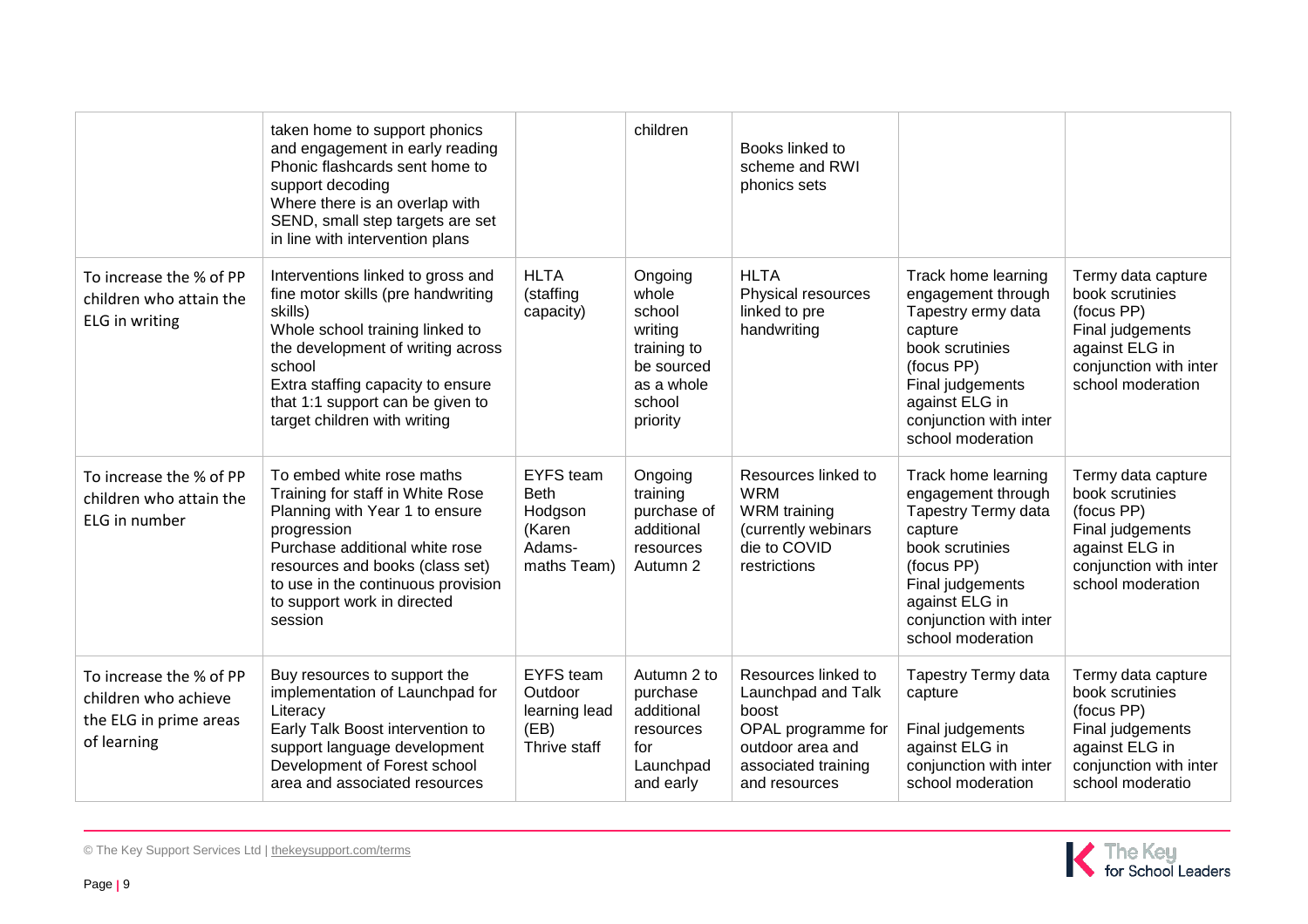| and training                       | talk boost  |                      |  |
|------------------------------------|-------------|----------------------|--|
| Extra capacity to support the      | Outdoor     | Thrive assessments   |  |
| implementation of Thrive plans for | area Spring | and progress against |  |
| target children                    | and 2       | social and emotional |  |
|                                    |             | development stages   |  |

## **PRIORITY 2 PHONICS-To ensure outcome for PP children is above National in phonics**

Member of staff responsible: Sarah McGuire and the Literacy Team

| Objectives                                                                 | Actions to be taken                       | By whom                     | By when<br>(include<br>review<br>dates)                                                                                                                                                            | Resources needed                                                                       | Progress indicators                                                                            | Success criteria                                                                                                                                                                                                                                                                                                                     |
|----------------------------------------------------------------------------|-------------------------------------------|-----------------------------|----------------------------------------------------------------------------------------------------------------------------------------------------------------------------------------------------|----------------------------------------------------------------------------------------|------------------------------------------------------------------------------------------------|--------------------------------------------------------------------------------------------------------------------------------------------------------------------------------------------------------------------------------------------------------------------------------------------------------------------------------------|
| Ensure all staff have<br>had up to date training<br>on the delivery of RWI | Book RWI training and<br>development days | SMc and<br>Literacy<br>team | Yearly focus<br>Developmen<br>t days<br>scheduled<br>when<br>restrictions<br>allow<br>Review in<br>Spring 2-<br>ensure all<br>staff<br>delivering<br>phonics<br>have had up<br>to date<br>training | RWI training and<br>development days<br>2 x development days<br>yearly<br>RWI training | Regular phonics<br>assessments and<br>adjustments of<br>groups<br>Yearly phonics check<br>data | Phonics targets are met<br>Children achieve above<br>National average<br>Progress of PP children<br>is at least good with a %<br>of PP children making<br>above expected<br>progress<br>There is no gap<br>between PP children<br>and others<br>Rapid progress is seen<br>between groups<br>Children emerge as<br>confident decoders |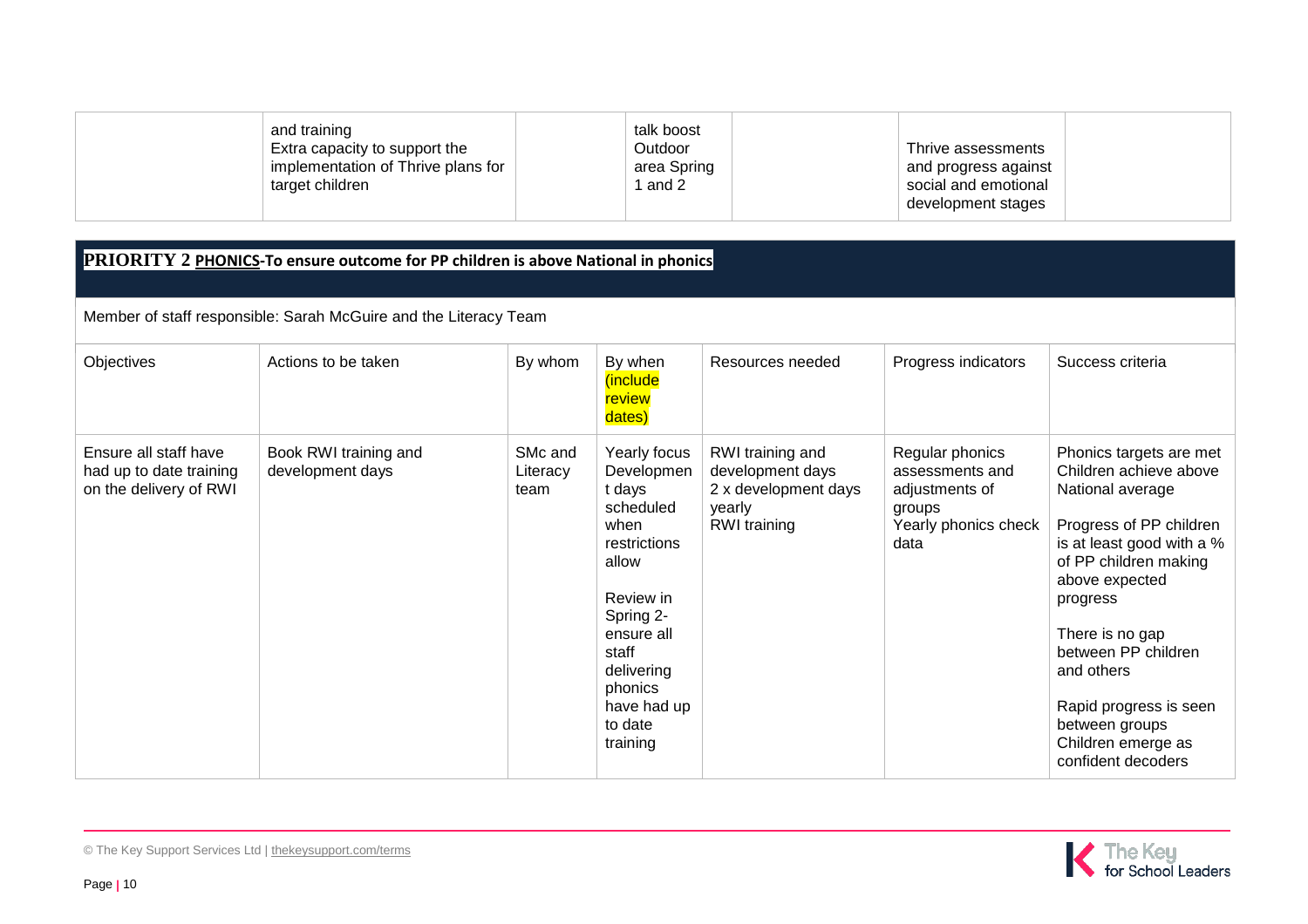| PRIORITY 3 READING, WRITING, MATHS OUTCOMES (end of key stage) |
|----------------------------------------------------------------|
|----------------------------------------------------------------|

Member of staff responsible: Literacy and maths teams, Core SLT

All teachers

| <b>Objectives</b> | Actions to be taken           | By whom  | By when<br><i>(include)</i><br>review<br>dates) | Resources needed                  | Progress indicators | Success criteria            |
|-------------------|-------------------------------|----------|-------------------------------------------------|-----------------------------------|---------------------|-----------------------------|
| To improve the    | Continue to use RWI for early | Literacy | Audit of                                        | Time allocated for staff to audit | Regular Lexia       | PP outcomes are at least in |
| percentage of     | reading and phonic decoding   | team     | books linked                                    | <b>RWI resources</b>              | assessments         | line with National at the   |

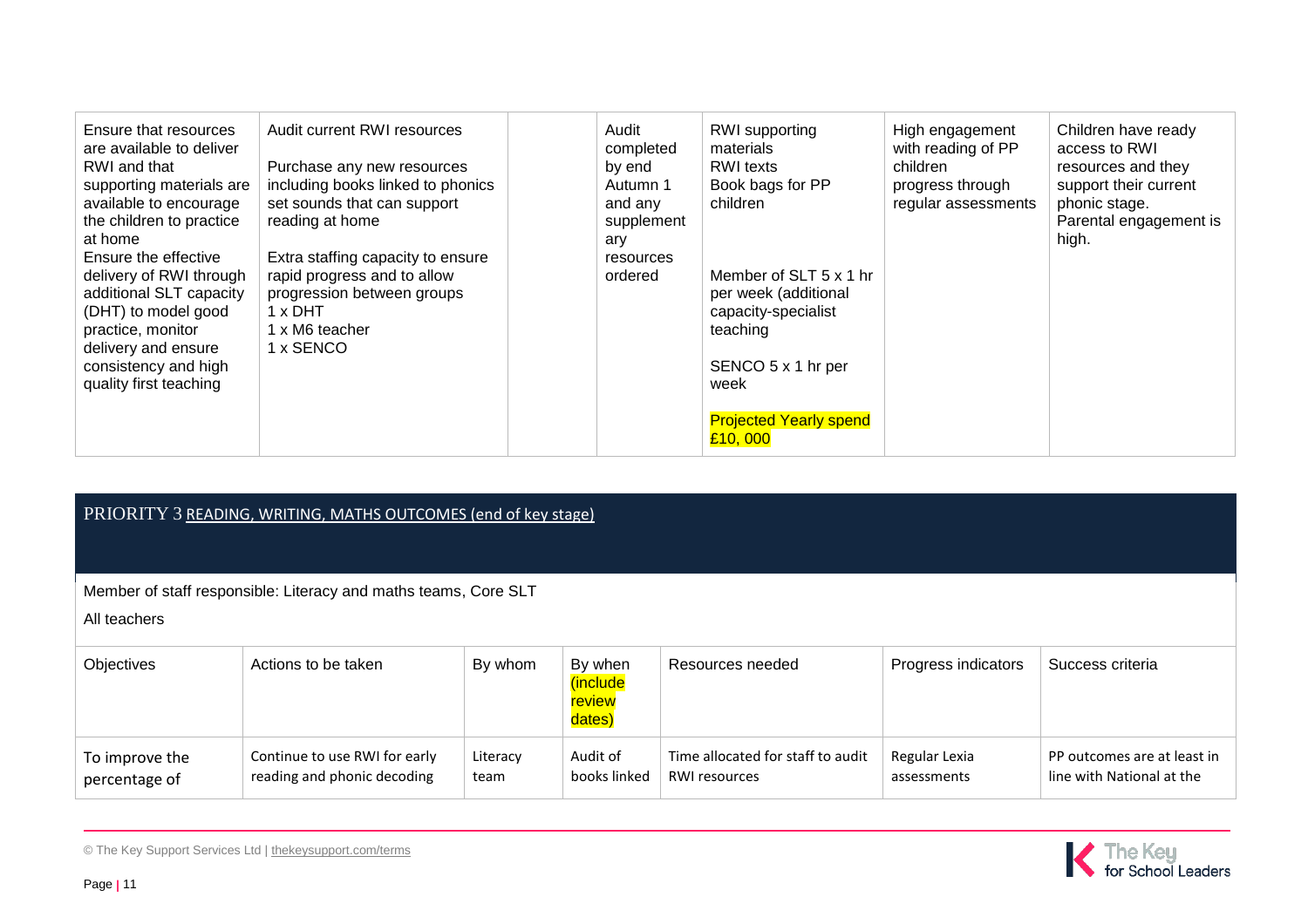| disadvantaged pupils<br>who make at least<br>expected<br>progress and / or<br>reach expected<br>standard in reading, | (see earlier target)<br>To ensure PP children have<br>access to high quality texts at<br>their level and that correspond<br>with relevant phonic stages and<br>lexile range<br>audit of texts (linked to<br>1.<br>RWI, Oxford Reading Tree and<br>Library)<br>purchase of new<br>2.<br>books/resources<br>To ensure that children are able<br>to read fluently and accurately<br>and have access to programs<br>and resources that support this<br>(Lexia and Reading Plus)<br>through the continuing<br>subscription to these<br>programmes<br>Ensure the staff have up to date<br>training on how to use these<br>programs and use the<br>assessment data from them to<br>target gaps and misconceptions<br>early.<br><b>Class Actions</b><br>PP children are targeted in class<br>by class teachers and support<br>assistants and read with at least<br>3 times a week (1:1 or 1:2)<br>Guided reading at least 1 x per | Core SLT<br>Class<br>teachers | to scheme<br>by<br>December<br>2020 and<br>subsequent<br>purchase<br>Library to be<br>reviewed<br>Spring 1<br>2021 and<br>books<br>purchased<br>as<br>appropriate<br>Lexia and<br>reading plus<br>subscription<br>s renewed<br>every 3<br>years<br><b>Reading Plus</b><br>training<br>yearly<br>(currently<br>remotely<br>due to<br>Covid) | Oxford reading tree resources<br>Library books purchased<br>Lexia<br><b>Reading Plus</b><br>Time allocated for staff training | <b>Termly Reading Plus</b><br>Assessments plus<br>regular monitoring of<br>reading plus usage<br>and progress<br>Termly data capture<br>and subsequent pupil<br>progress meetings | end of KS data collection.<br>100% of children make at<br>least expected progress.<br>Where there is an overlap<br>between PP and SEND,<br>there is evidence that those<br>children have made<br>expected progress against<br>their individual targets<br>In the interim years, termly<br>data collection, lexia and<br>reading plus assessments<br>and data show at least good<br>progress with a good<br>proportion of PP children<br>making above expected<br>progress and differences<br>diminishing over time<br>Engagement in reading<br>(both with books and via<br>online programmes is high) |
|----------------------------------------------------------------------------------------------------------------------|---------------------------------------------------------------------------------------------------------------------------------------------------------------------------------------------------------------------------------------------------------------------------------------------------------------------------------------------------------------------------------------------------------------------------------------------------------------------------------------------------------------------------------------------------------------------------------------------------------------------------------------------------------------------------------------------------------------------------------------------------------------------------------------------------------------------------------------------------------------------------------------------------------------------------|-------------------------------|--------------------------------------------------------------------------------------------------------------------------------------------------------------------------------------------------------------------------------------------------------------------------------------------------------------------------------------------|-------------------------------------------------------------------------------------------------------------------------------|-----------------------------------------------------------------------------------------------------------------------------------------------------------------------------------|-------------------------------------------------------------------------------------------------------------------------------------------------------------------------------------------------------------------------------------------------------------------------------------------------------------------------------------------------------------------------------------------------------------------------------------------------------------------------------------------------------------------------------------------------------------------------------------------------------|
|----------------------------------------------------------------------------------------------------------------------|---------------------------------------------------------------------------------------------------------------------------------------------------------------------------------------------------------------------------------------------------------------------------------------------------------------------------------------------------------------------------------------------------------------------------------------------------------------------------------------------------------------------------------------------------------------------------------------------------------------------------------------------------------------------------------------------------------------------------------------------------------------------------------------------------------------------------------------------------------------------------------------------------------------------------|-------------------------------|--------------------------------------------------------------------------------------------------------------------------------------------------------------------------------------------------------------------------------------------------------------------------------------------------------------------------------------------|-------------------------------------------------------------------------------------------------------------------------------|-----------------------------------------------------------------------------------------------------------------------------------------------------------------------------------|-------------------------------------------------------------------------------------------------------------------------------------------------------------------------------------------------------------------------------------------------------------------------------------------------------------------------------------------------------------------------------------------------------------------------------------------------------------------------------------------------------------------------------------------------------------------------------------------------------|

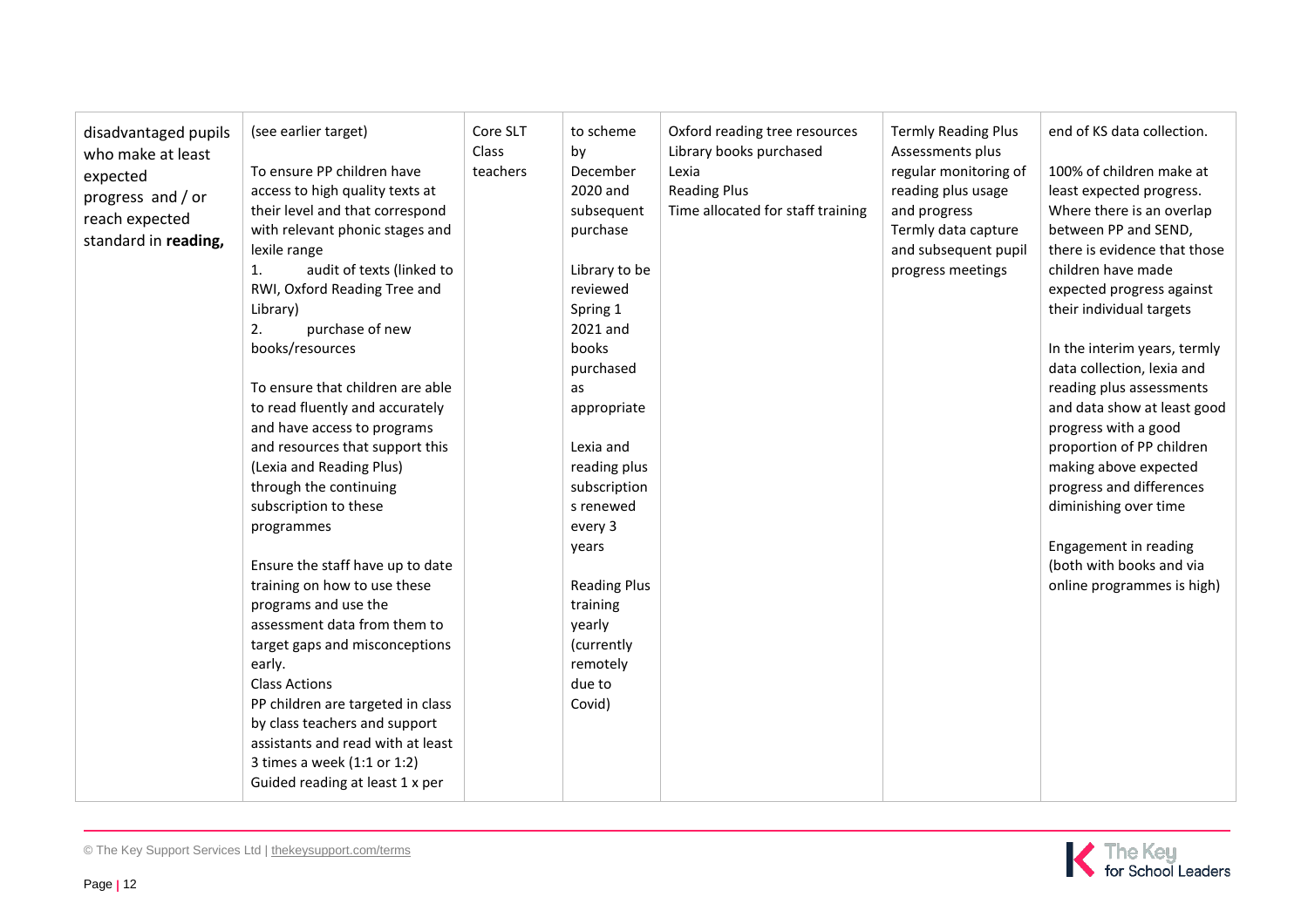|                                                                                                                                                        | week<br>Reciprocal reading strategies<br>used at least 1 x per week<br>Year 3 and 4-60 second speed<br>reads used to promote fluency<br>and progress with words per<br>minute (wpm)                                                                                                                                                                                                                                                                                                                                                                          |                                                                                                                                                                                                                                                                                  |                                                                                                                                                                                                                                                                                | <b>Projected Yearly Spend</b><br>£10,000                                                                                                                                                                                                                                                                                                                                 |                                                                                                                                                                                                                                                                                                                                                                                                                                               |                                                                                                                                                                                                                                                                                                                                                                                                                                                                                                                                                    |
|--------------------------------------------------------------------------------------------------------------------------------------------------------|--------------------------------------------------------------------------------------------------------------------------------------------------------------------------------------------------------------------------------------------------------------------------------------------------------------------------------------------------------------------------------------------------------------------------------------------------------------------------------------------------------------------------------------------------------------|----------------------------------------------------------------------------------------------------------------------------------------------------------------------------------------------------------------------------------------------------------------------------------|--------------------------------------------------------------------------------------------------------------------------------------------------------------------------------------------------------------------------------------------------------------------------------|--------------------------------------------------------------------------------------------------------------------------------------------------------------------------------------------------------------------------------------------------------------------------------------------------------------------------------------------------------------------------|-----------------------------------------------------------------------------------------------------------------------------------------------------------------------------------------------------------------------------------------------------------------------------------------------------------------------------------------------------------------------------------------------------------------------------------------------|----------------------------------------------------------------------------------------------------------------------------------------------------------------------------------------------------------------------------------------------------------------------------------------------------------------------------------------------------------------------------------------------------------------------------------------------------------------------------------------------------------------------------------------------------|
| To improve the<br>percentage of<br>disadvantaged pupils<br>who make at least<br>expected<br>progress and / or<br>reach expected<br>standard in writing | Ensure there is a whole school<br>consistent approach to writing<br>(internal and external training<br>and CPD)<br>Ensure staff are confident in the<br>planning and delivery of writing<br>units (internal and external<br>training focus)<br>Purchase any resources needed<br>to support the development of<br>writing<br>Extra staffing capacity to ensure<br>that writing is taught effectively<br>and children are fluent in the<br>basics of writing (handwriting,<br>spelling and SPaG) 1 x M6<br>teacher to allow for an extra<br>grouping in Year 5 | EB-Year 5<br>handwriting<br>group-TA<br>shadowing<br>to build<br>capacity for<br>them to<br>deliver<br>future<br>sessions<br>Handwriting<br>groups-Rec,<br>Year 1, Year<br>2 jigsaw<br>therapy<br>Extra<br>staffing<br>capacity for<br>smaller<br>group<br>teaching in<br>Year 5 | 20 sessions<br>(5 sessions<br>per week for<br>4 weeks)<br>Review<br>impact at<br>the end of<br>the 20<br>sessions and<br>regularly<br>review to<br>see if<br>improvemen<br>t is<br>sustained<br>Writing<br>training to<br>be sourced<br>in Autumn 2<br>(2020) and<br>scheduled | External training to be sourced<br>and purchased so that<br>confidence in the planning and<br>delivery of writing impacts on<br>outcomes<br>Extra staffing capacity for<br>targeted handwriting<br>interventions<br>7 x 1hrs (total delivery of the 20<br>sessions)<br>Spelling shed subscription<br>Oxford Owl subscription<br><b>Projected Yearly Spend</b><br>£15,000 | <b>Evidence from books</b><br>show impact of<br>handwriting for key<br>children (PP books<br>are a focus for regular<br>book scrutiny)<br>Planning and books<br>evidence a consistent<br>approach to writing.<br>Progress between<br>cold and warm<br>writing is clear.<br>Spelling improves<br>(evidence in books-<br>regular book<br>scrutinies of PP ch) )<br>Termly data capture<br>End of KS writing<br>assessment-Teacher<br>assessment | 100% of children make at<br>least expected progress in<br>writing.<br>Where there is an overlap<br>between PP and SEND,<br>there is evidence that those<br>children have made<br>expected progress against<br>their individual targets<br>(evidence in target books)<br>In the interim years, termly<br>data collection, d data show<br>at least good progress with<br>a good proportion of PP<br>children making above<br>expected progress and<br>differences diminishing over<br>time<br>Engagement in writing is<br>high (evidence in lessons) |

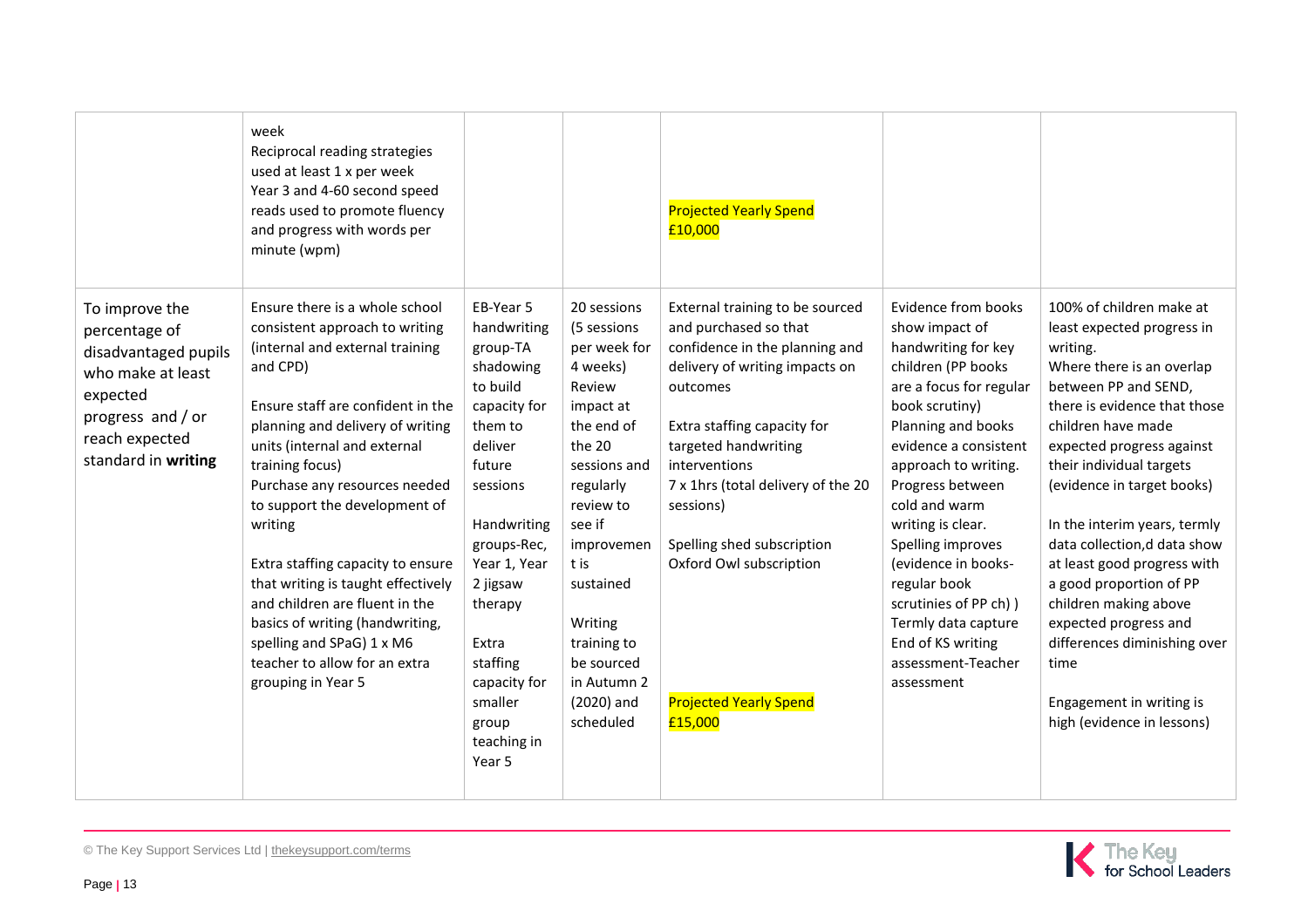| 3. To improve the<br>percentage of | Ensure staff are confident in the<br>planning and delivery of maths, | Maths Team<br>led by | Maths<br>training for  | Internal CPD provided by AM/EB   | Progress between pre<br>and post unit | 100% of children make at<br>least expected progress in |
|------------------------------------|----------------------------------------------------------------------|----------------------|------------------------|----------------------------------|---------------------------------------|--------------------------------------------------------|
| disadvantaged pupils               | including the mastery approach                                       | AM/EB                | programs               | <b>External WRM training</b>     | assessments                           | maths.                                                 |
| who make at least                  | delivered through WRM and                                            |                      | that support           | Subscription to WRM premium      | half termly TT                        | Where there is an overlap                              |
| expected                           | <b>NCETM</b>                                                         |                      | basic                  | resources                        | rockstars assessments                 | between PP and SEND,                                   |
| progress and / or                  |                                                                      |                      | fluency                |                                  | and review of                         | there is evidence that those                           |
| reach expected                     | Ensure that the making                                               |                      | delivered in           | TT Rockstars subscription        | heatmaps                              | children have made                                     |
| standard in maths                  | connections model and the                                            |                      | Spring 1               | (Yearly)                         | Termly data capture                   | expected progress against                              |
|                                    | concrete/pictorial/abstract                                          |                      |                        |                                  | Deep dive in maths                    | their individual targets                               |
|                                    | model are embedded through                                           |                      | <b>Resources</b>       | Staffing capacity in Year 6 to   |                                       | (evidence in target books)                             |
|                                    | having access to resources to                                        |                      | to be                  | allow for small group targeted   |                                       |                                                        |
|                                    | support this                                                         |                      | reviewed as            | teaching                         |                                       | In the interim years, termly                           |
|                                    |                                                                      |                      | part of the            |                                  |                                       | data collection,d data show                            |
|                                    | Ensure the fluency of the                                            |                      | deep dive              | staffing capacity in Year 5 to   |                                       | at least good progress with                            |
|                                    | subject is integral to the                                           |                      | (linked to             | allow for smaller group targeted |                                       | a good proportion of PP                                |
|                                    | teaching and resources,                                              |                      | concrete/pic           | teaching                         |                                       | children making above                                  |
|                                    | approaches and programs                                              |                      | torial/                |                                  |                                       | expected progress and                                  |
|                                    | support this.                                                        |                      | abstract<br>model) and | 1st class@ number 3 x per week   |                                       | differences diminishing over<br>time                   |
|                                    | Provide extra staffing capacity                                      |                      | further                |                                  |                                       | Engagement in maths is                                 |
|                                    | through DHT and AHT so that                                          |                      | resources              |                                  |                                       | high (evidence in lessons)                             |
|                                    | learning can be targeted at the                                      |                      | ordered                |                                  |                                       |                                                        |
|                                    | end of KS2 (Year 6) and progress                                     |                      |                        | Projected Yearly spend £20,000   |                                       |                                                        |
|                                    | and attainment of PP children is                                     |                      | DHT 5 x 1              |                                  |                                       |                                                        |
|                                    | achieved                                                             |                      | hour per               |                                  |                                       |                                                        |
|                                    |                                                                      |                      | week $+1$ hr           |                                  |                                       |                                                        |
|                                    | Extra staffing capacity by AHT in                                    |                      | per week               |                                  |                                       |                                                        |
|                                    | Year 5 so that children who are                                      |                      | further                |                                  |                                       |                                                        |
|                                    | behind ARE can catch up and                                          |                      | intervention           |                                  |                                       |                                                        |
|                                    | keep up (small group specialist                                      |                      | time-this              |                                  |                                       |                                                        |
|                                    | teaching)                                                            |                      | will increase          |                                  |                                       |                                                        |
|                                    |                                                                      |                      | in Spring 1            |                                  |                                       |                                                        |
|                                    | Deep dive into maths across                                          |                      | AHT 5 x 2              |                                  |                                       |                                                        |
|                                    | school to identify strengths and                                     |                      | hours per              |                                  |                                       |                                                        |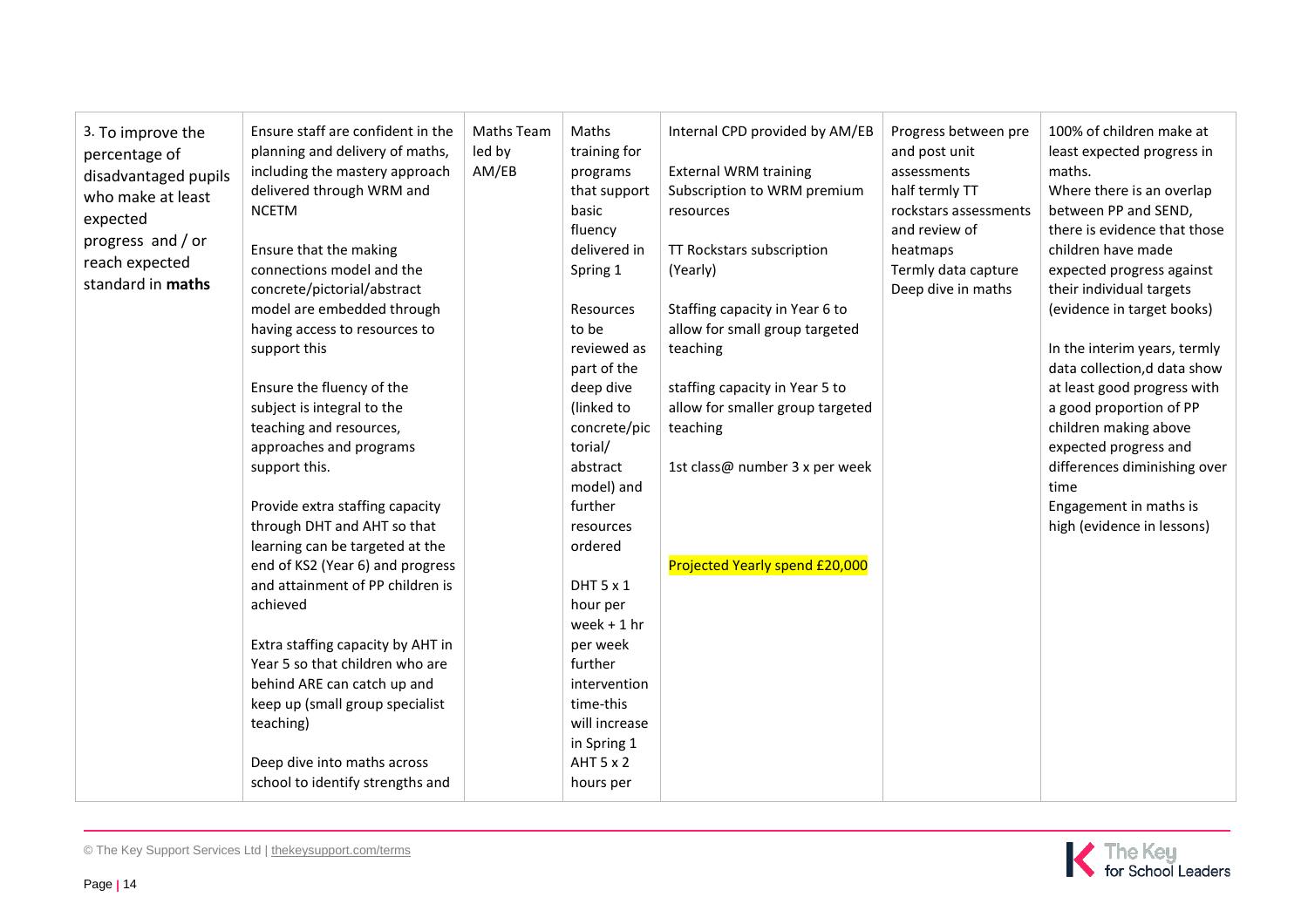|                                                                                                                                                                                                                                                                                                             | weaknesses so that it impacts<br>on QFT and subsequently on<br>outcomes                                                                                                                                                                                                                                                                                                           |                                            | week $+1$ hr<br>intervention<br>time<br>(increasing<br>in Spring 1)                                                                                                                                                                                             |                                                                                                                                                                                                                                                                                                                         |                                                                                                                                          |                                                                                                                                                                                                                  |
|-------------------------------------------------------------------------------------------------------------------------------------------------------------------------------------------------------------------------------------------------------------------------------------------------------------|-----------------------------------------------------------------------------------------------------------------------------------------------------------------------------------------------------------------------------------------------------------------------------------------------------------------------------------------------------------------------------------|--------------------------------------------|-----------------------------------------------------------------------------------------------------------------------------------------------------------------------------------------------------------------------------------------------------------------|-------------------------------------------------------------------------------------------------------------------------------------------------------------------------------------------------------------------------------------------------------------------------------------------------------------------------|------------------------------------------------------------------------------------------------------------------------------------------|------------------------------------------------------------------------------------------------------------------------------------------------------------------------------------------------------------------|
| Ensure no child is<br>disadvantaged in<br>their learning by<br>providing access to<br>the required<br>technological<br>equipment<br>adequately access<br>online platforms that<br>are used for learning<br>(homework and in<br>the event of the<br>further closure of<br>school/classes due to<br>COVID 19) | Audit the access to technology<br>at home so an accurate picture<br>of who has technology to<br>support learning<br>Purchase chrome books that<br>can be used to support learning<br>in class as well as loan out for<br>remote learning or homework<br>Ensure staff are trained and<br>confident to set online learning<br>and ensure the quality of online<br>learning is good. | EB<br><b>HF</b><br>JH-technical<br>support | Audit for<br><b>DFE</b><br>(summer<br>2019)<br>Updated<br>audit will<br>take place<br>November<br>2020 as part<br>of parents<br>evenings<br>Chrome<br>books<br>ordered<br>Sept 2020<br>(awaiting<br>delivery)<br>System of<br>loaning to<br>be devised<br>by HF | Initial purchase of chrome<br>books x 59 with capacity for<br>additional purchases should<br>demand require<br>Associated licences and<br>warranties to accompany the<br>devices<br>Internal CPD to ensure staff<br>confidence with remote<br>learning and online programmes<br><b>Projected yearly spend</b><br>20,000 | Access to online<br>learning is tracked for<br>PP children through<br>school 360<br>Progress can be seen<br>through online<br>programmes | All PP children are able to<br>access remote learning<br>should this be required<br>Technology is loaned out<br>for PP children to access<br>homework-impact seen<br>with reading, writing and<br>maths outcomes |
| Ensure PP children<br>have equal access to<br>trips and experiences<br>that enrich the                                                                                                                                                                                                                      | Subsidise trips for PP children<br>including day visits and<br>residential programs (when<br>these are able to resume)                                                                                                                                                                                                                                                            |                                            |                                                                                                                                                                                                                                                                 | Residential programme Years 3-<br>6 (subsidised by upto 50%)<br>Day Trips and experiences                                                                                                                                                                                                                               | PP spend for trips is<br>tracked via finance<br>Uptake on trips and<br>residentials for PP                                               | 100% of trips and<br>residentials are attended by<br>PP children<br>Impact seen through                                                                                                                          |

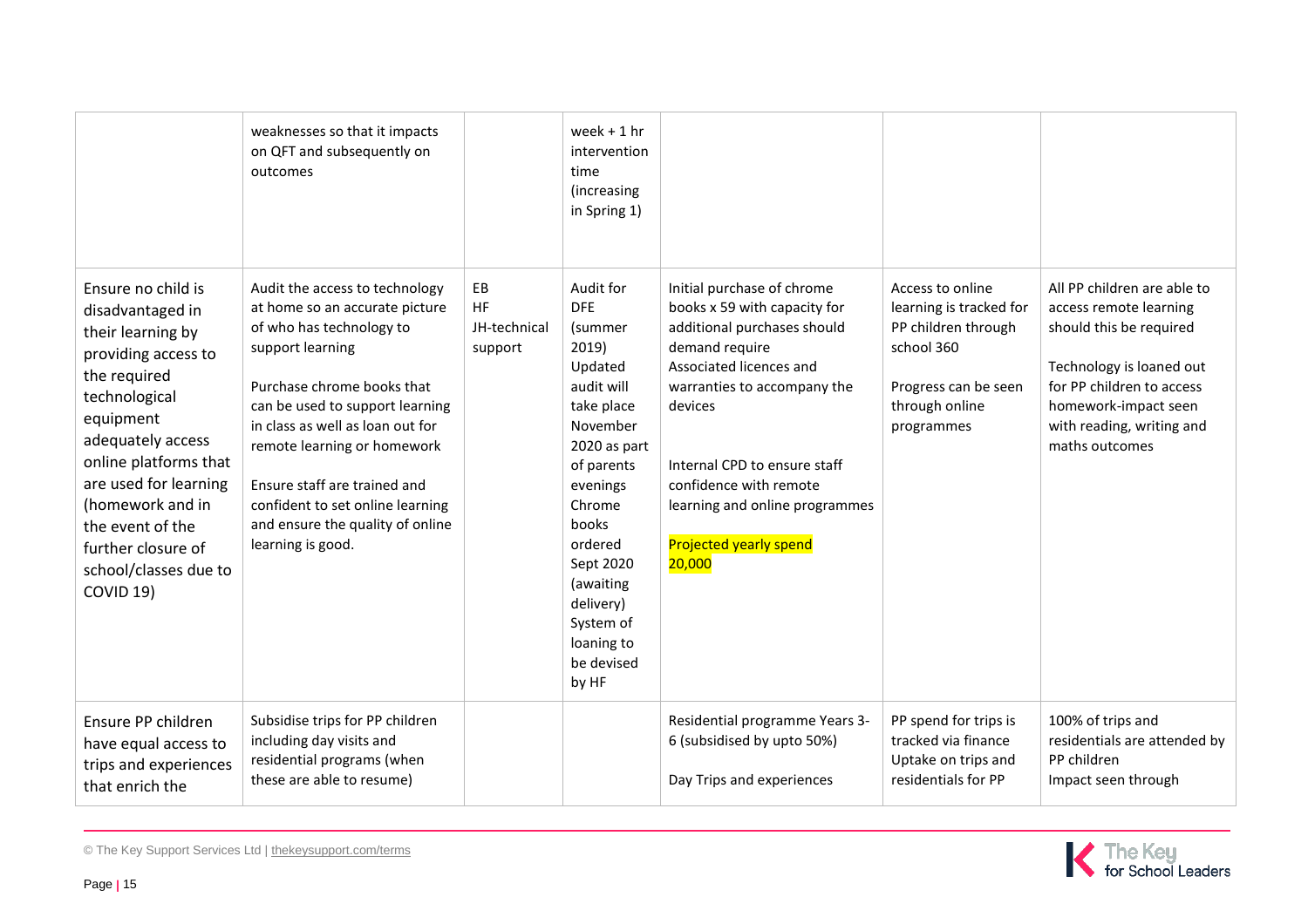| curriculum and<br>encourage the |  | Projected yearly spend:<br>10,000 | children is tracked<br>(EB)                                      | engagement in lessons,<br>access to vocabulary                                      |
|---------------------------------|--|-----------------------------------|------------------------------------------------------------------|-------------------------------------------------------------------------------------|
| <b>Horton Values</b>            |  |                                   | parents are targeted<br>through parent liaison                   | through linked learning<br>visits.                                                  |
|                                 |  |                                   | officer to ensure PP<br>children attend trips<br>and experiences | Pupil voice of PP children<br>shows positive approach to<br>visits and residentials |

### PRIORITY 4 **BEHAVIOUR AND ATTITUDES**

Member of staff responsible: Emma Brownrigg

| Objectives                                                                   | Actions to be taken                                                                                                                                                                                                                                  | By whom                | By when<br><i>(include)</i><br>review<br>dates)                                                                                          | Resources needed                                                                                                      | Progress indicators                                                                                                                                  | Success criteria                                                                                                                                                                                            |
|------------------------------------------------------------------------------|------------------------------------------------------------------------------------------------------------------------------------------------------------------------------------------------------------------------------------------------------|------------------------|------------------------------------------------------------------------------------------------------------------------------------------|-----------------------------------------------------------------------------------------------------------------------|------------------------------------------------------------------------------------------------------------------------------------------------------|-------------------------------------------------------------------------------------------------------------------------------------------------------------------------------------------------------------|
| To ensure that<br>attendance for PP<br>children is in line<br>with National. | Attendance focus<br>Parent support officer continues<br>to work closely with parents,<br>EWO and member of SLT to<br>target PP attendance<br>Rewards for attendance given<br>termly to encourage good<br>attendance<br>Review the current attendance | JH<br>EB<br>school EWO | Attendanda<br>nce<br>reviewed<br>weekly by<br>EB and JH<br>Half termly<br>attendance<br>tracking (EB)<br>JH-twice<br>monthly<br>meetings | Termly Attendance rewards<br>and tracking<br>parental support officer.<br>Member of SLT responsible<br>for attendance | Weekly attendance report<br>Half termly attendance<br>tracking of PAs<br>Termly attendance<br>rewards<br>Termly attendance<br>reporting to governors | Attendance is above<br>National<br>PP persistent absenteeism<br>is reduced and in line with<br>National<br>School target of 96% is<br>achieved<br>No PP child is<br>disadvantaged due to poor<br>attendance |

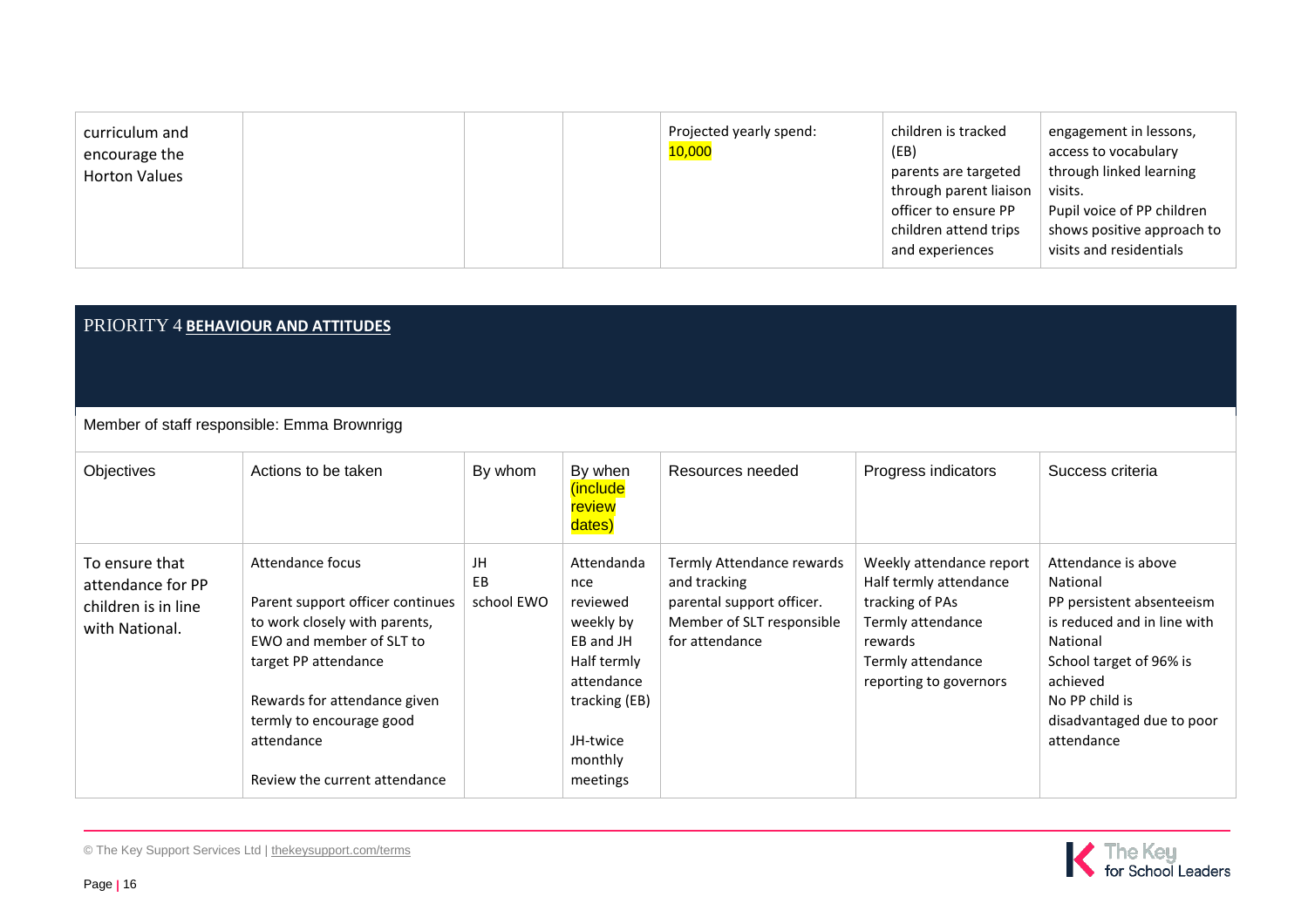| To decrease the % of<br>PP persistent<br>absenteeism so that<br>gap with other<br>learners narrows           | policy, including the trigger<br>percentages so that actions can<br>be taken even earlier.                                                                                                                                      | with EWO to<br>track<br>attendance<br>and PAs<br>JH regular<br>phone calls<br>with parents<br>and a<br>weekly<br>focus on<br>trigger<br>percentages<br>that will<br>trigger the<br>letters home<br>regarding<br>attendance | <b>Projected Yearly spend</b><br>£35,000                                                                                                                                                                                             |                                                                                                                                                                                    |  |
|--------------------------------------------------------------------------------------------------------------|---------------------------------------------------------------------------------------------------------------------------------------------------------------------------------------------------------------------------------|----------------------------------------------------------------------------------------------------------------------------------------------------------------------------------------------------------------------------|--------------------------------------------------------------------------------------------------------------------------------------------------------------------------------------------------------------------------------------|------------------------------------------------------------------------------------------------------------------------------------------------------------------------------------|--|
| Maintain low levels<br>of Time Out C's and<br>continue to reduce<br>fixed term exclusions<br>for PP children | Continued use of Epraise to<br>encourage good behaviour.<br>Ensure staff have sufficient<br>training to feel confident with<br>dealing with behaviour issues<br>and understanding the driving<br>forces of discharge behaviours |                                                                                                                                                                                                                            | Epraise subscription<br>Termly rewards and<br>experiences<br><b>Internal Thrive training</b><br>linked to behaviour<br>support/thrive approach<br>and staged of social and<br>emotional development<br><b>Projected Yearly spend</b> | SIP visits (currently done<br>remotely)<br>Incidents recorded on<br>CPOMS track behaviour<br>incidents<br>Time Out C's and fixed<br>term exclusions reported<br>termly and tracked |  |



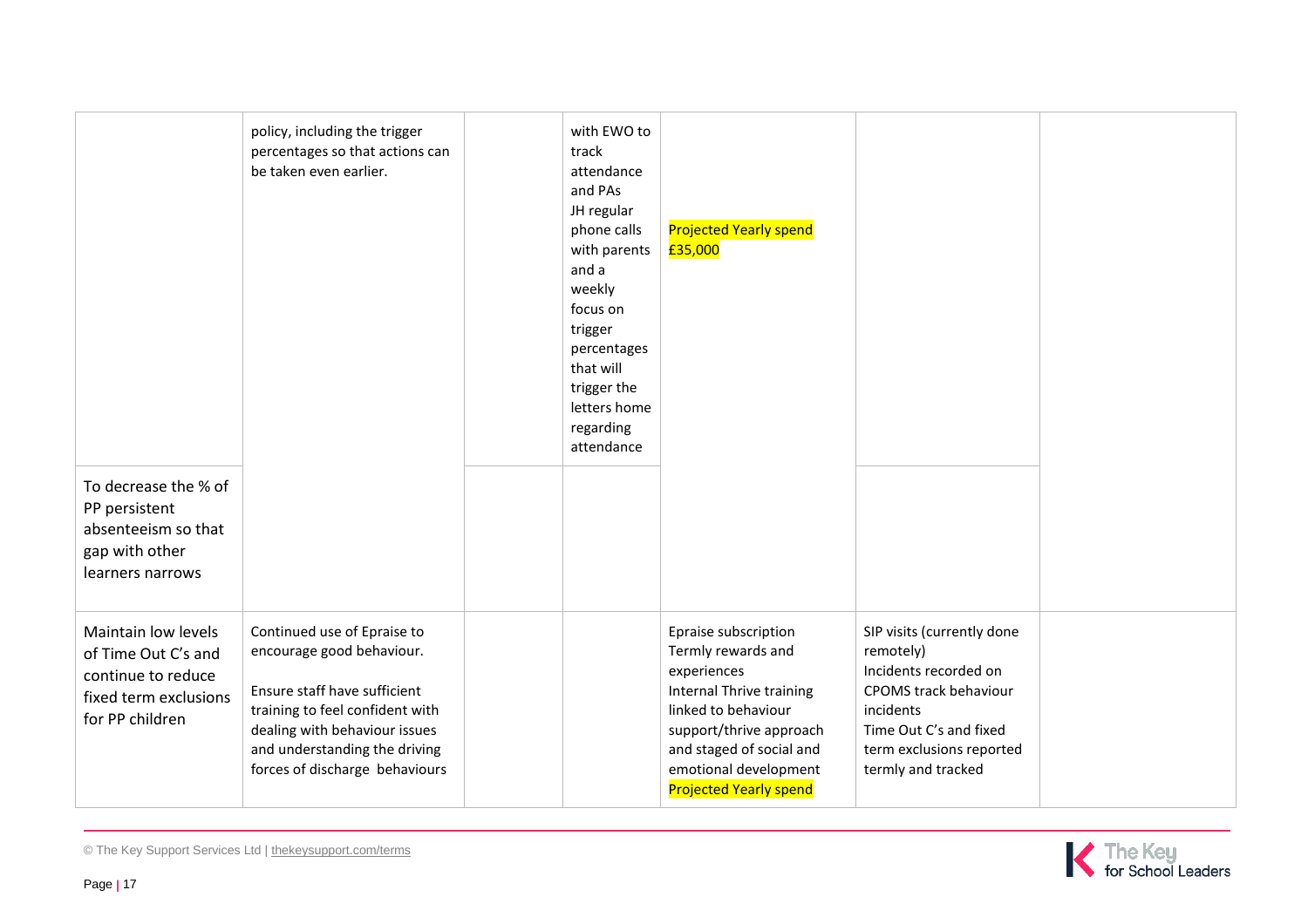|  |  | <u>2000:</u><br><b>Design to the contract of the contract of the contract of the contract of the contract of the contract of the</b><br><u> The Communication of the Communication of the Communication of the Communication of the Communication of the Co</u> |  |
|--|--|-----------------------------------------------------------------------------------------------------------------------------------------------------------------------------------------------------------------------------------------------------------------|--|
|  |  |                                                                                                                                                                                                                                                                 |  |
|  |  |                                                                                                                                                                                                                                                                 |  |

## PRIORITY 5 **PERSONAL DEVELOPMENT**

Member of staff responsible:

| Objectives                                                                                                                              | Actions to be taken                                                                                                                                                                                                                                                                                                                                                                                                                                                                               | By whom                                                                                                                                              | By when<br>include<br>review<br>dates)                                                                                                                          | Resources needed                                                                                                                                                                                                                                                                                                                  | Progress indicators                                                                                                                                                                              | Success criteria                                                                                                                                                                                                                                                                                                                                                                                                                                                                            |
|-----------------------------------------------------------------------------------------------------------------------------------------|---------------------------------------------------------------------------------------------------------------------------------------------------------------------------------------------------------------------------------------------------------------------------------------------------------------------------------------------------------------------------------------------------------------------------------------------------------------------------------------------------|------------------------------------------------------------------------------------------------------------------------------------------------------|-----------------------------------------------------------------------------------------------------------------------------------------------------------------|-----------------------------------------------------------------------------------------------------------------------------------------------------------------------------------------------------------------------------------------------------------------------------------------------------------------------------------|--------------------------------------------------------------------------------------------------------------------------------------------------------------------------------------------------|---------------------------------------------------------------------------------------------------------------------------------------------------------------------------------------------------------------------------------------------------------------------------------------------------------------------------------------------------------------------------------------------------------------------------------------------------------------------------------------------|
| To support the<br>mental health and<br>the social and<br>emotional<br>development of PP<br>children so that they<br>are ready to learn. | Ensure that children have<br>access to THRIVE and The Place<br>as appropriate and that they<br>feel supported and are able to<br>access learning in class.<br>Track usage of The Place for PP<br>children<br>Ensure that Thrive provision<br>targets the social and emotional<br>interruptions effectively<br>through accurate plans based<br>on screenings and assessment<br>Deliver the 'Friends for life<br>resilience programme to<br>targeted groups to support<br>friendships in school and | EB/CJ<br>(mental<br>health<br>leads)<br>EB/KH-Place<br>staff<br>KS1 TAs-<br>delivery of<br>programme-<br>EB to<br>contact<br><b>OPAL</b><br>(outside | Different<br>groups<br>targeted<br>throughout<br>the year for<br>Friends for<br>life<br>programme<br>Termly<br>tracking of<br>PP children<br>using the<br>place | Resources linked needed to<br>deliver Thrive effectively<br>Outside Area<br>Opal assessment and<br>training package to help<br>develop the outdoor area<br>resources and equipment<br>for the outdoor area<br>Necessary clothing so that<br>children can access the<br>outdoors whatever the<br>weather<br>Projected Yearly spend | Twice yearly Thrive<br>screenings that show<br>progress between<br>different stages of social<br>and emotional<br>development<br>Regular reviewing of<br>CPOMs to monitor<br>welfare of children | Children are happy in<br>school<br>They have clear strategies<br>for dealing with worries and<br>anxieties.<br>Progress is seen through<br>Thrive screenings and<br>reported on twice yearly<br>Outside area is used<br>frequently and is not bound<br>by the weather conditions.<br>Children have regular<br>access to the outdoors for<br>both learning and<br>playtimes.<br>Behaviour incidents at<br>playtime are reduced<br>Staff feel confident leading<br>outdoor learning and play. |

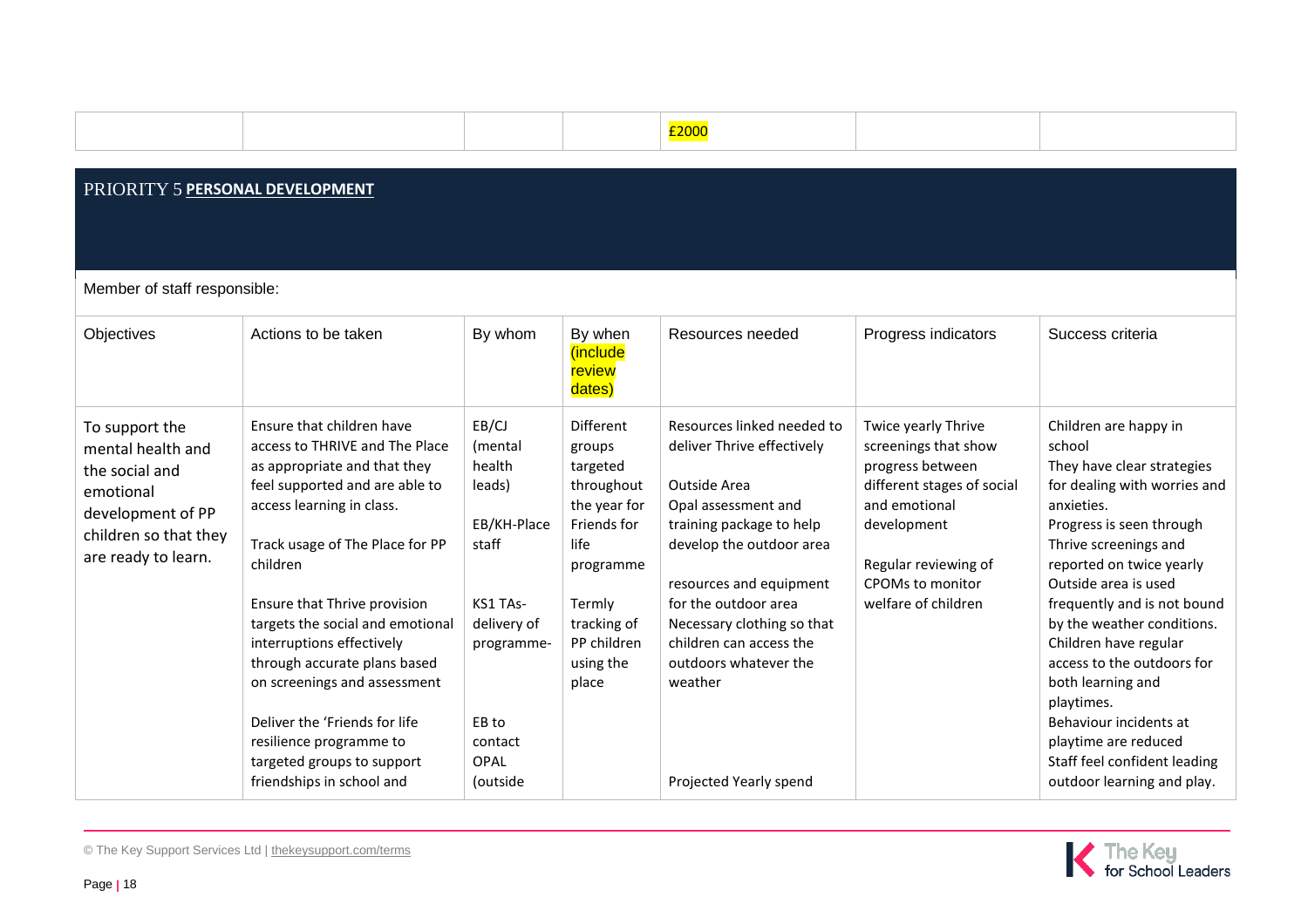|                                                                                                                                                      | promote positive self talk<br>Develop the outside area so<br>that children have the greatest<br>access to outdoors, supporting<br>resilience, mental and physical<br>health and the social aspect of<br>developing friendships, problem<br>solving and communication.                   | area focus-<br>Spring 1<br>2021 and<br>discuss<br>embarking<br>on project) | £10,000                                                                                                                                                                |                                                                                                                                                                                                                                                                                                                 |
|------------------------------------------------------------------------------------------------------------------------------------------------------|-----------------------------------------------------------------------------------------------------------------------------------------------------------------------------------------------------------------------------------------------------------------------------------------|----------------------------------------------------------------------------|------------------------------------------------------------------------------------------------------------------------------------------------------------------------|-----------------------------------------------------------------------------------------------------------------------------------------------------------------------------------------------------------------------------------------------------------------------------------------------------------------|
| To ensure Thrive<br>continues to be an<br>effective provision for<br>supporting social and<br>emotional<br>development and is<br>embedded in schools | Continue to run The Place with<br>2 members of staff (1 x full<br>time, $1 \times 0.8$ )<br>Ensure Thrive practitioners in<br>school receive yearly training so<br>that licensing can be maintained<br>and the approach can be<br>continued to be used effectively<br>throughout school |                                                                            | Running of The Place-2 x<br>staff members<br>Maintain Thrive training for<br>all Thrive practitioners to<br>uphold their licences<br>Projected Yearly spend<br>£65,000 | The Place continues to run a<br>full programme of<br>interventions from EYFS to<br>Year 6<br>Children progress through<br>the social and emotional<br>stages of development,<br>meaning a greater % of<br>children are at their<br>expected level of<br>development<br>Thrive is embedded<br>throughout school. |
| Extend Thrive so that it<br>supports parents and<br>families and strategies<br>used impact at home as<br>well as at school.                          | Staff member to attend family<br><b>THRIVE training</b><br>Once trained, develop a<br>program of work with key<br>families of PP children at urgent<br>need so that progress through<br>stages of emotional<br>development can be supported<br>at home as well as school                |                                                                            | <b>Family Thrive training</b><br>Staffing capacity to run<br>family thrive sessions<br>supporting resources and<br>materials<br><b>Projected Yearly spend</b>          | Targeted families are using<br>Thrive to support parenting<br>and this is impacting on<br>their confidence with<br>parenting. Impact can be<br>seen in outcomes and<br>attitudes of the children at<br>school.                                                                                                  |

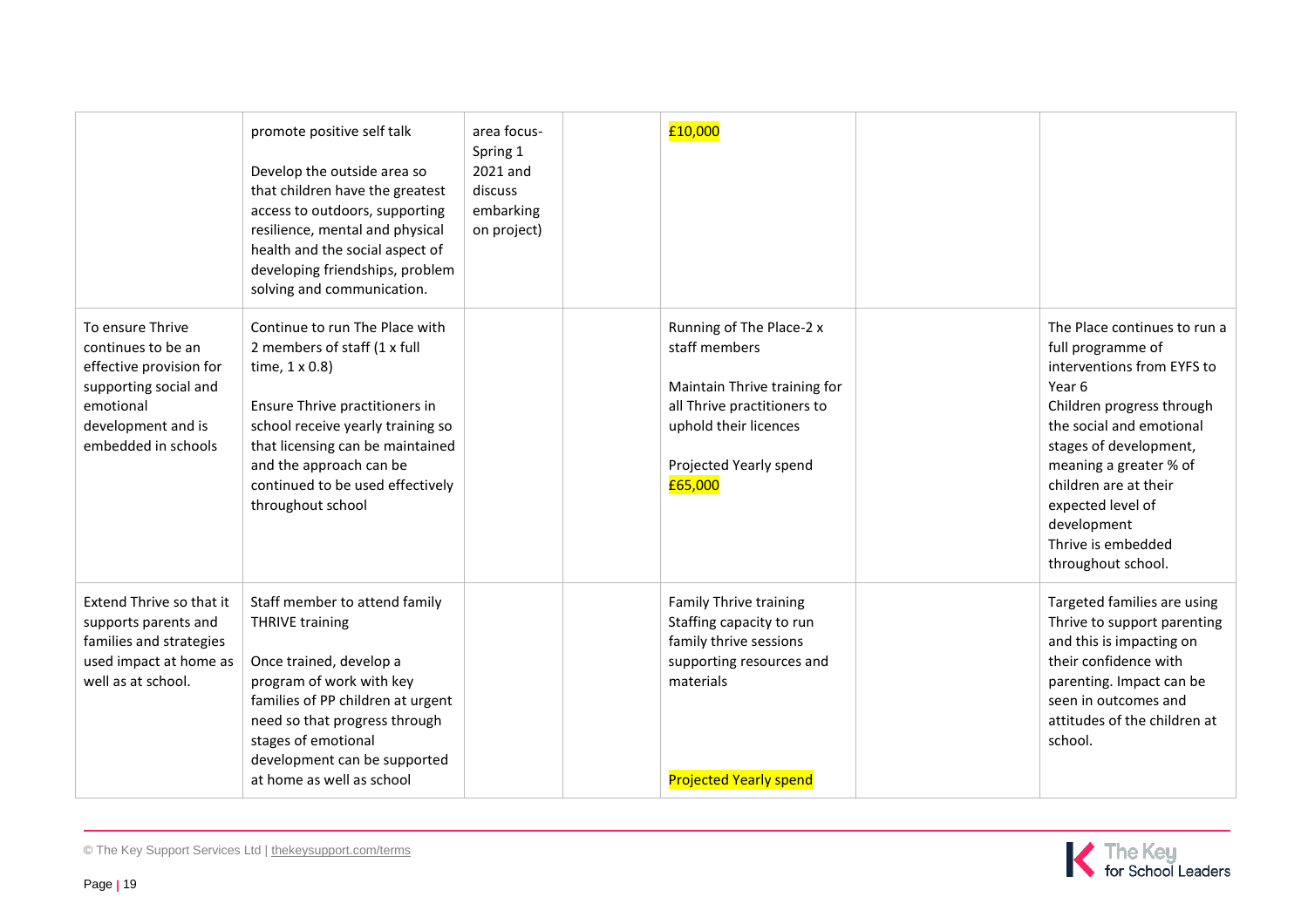|  |  | <b>Contract Contract Contract Contract Contract Contract Contract Contract Contract Contract Contract Contract Co</b>            |  |
|--|--|----------------------------------------------------------------------------------------------------------------------------------|--|
|  |  | £3000<br><u> The Communication of the Communication of the Communication of the Communication of the Communication of the Co</u> |  |

## **Review: last year's aims and outcomes 2021**

| Aim                                                                                                                            | <b>Objectives</b>                                                                                                                                                                                                                                                                                                            | <b>Outcome</b>                                                                                                                                                                                                                                                                                                                                                                                                                                                                                                                                                                                                                                                                                 |
|--------------------------------------------------------------------------------------------------------------------------------|------------------------------------------------------------------------------------------------------------------------------------------------------------------------------------------------------------------------------------------------------------------------------------------------------------------------------|------------------------------------------------------------------------------------------------------------------------------------------------------------------------------------------------------------------------------------------------------------------------------------------------------------------------------------------------------------------------------------------------------------------------------------------------------------------------------------------------------------------------------------------------------------------------------------------------------------------------------------------------------------------------------------------------|
| <b>EYFS-To ensure the % of disadvantaged children</b><br>reach a good level of development is broadly in<br>line with National | To increase the % of PP children who attain the<br><b>ELG</b> in reading<br>To increase the % of PP children who attain the<br><b>ELG</b> in writing<br>To increase the % of PP children who attain the<br><b>ELG</b> in number<br>To increase the % of PP children who achieve the<br><b>ELG</b> in prime areas of learning | Outcomes in 2020 are not comparable due to<br>school closure in March 2020 due to Covid 19<br>pandemic.<br>At the point of closure 55% of disadvantaged<br>children were on track. Should school not have<br>closed outcomes for pp would likely be broadly in<br>line with 2019. In 2021 42% of disadvantaged<br>children achieved a good level of development.<br>Whilst this is significantly lower than in previous<br>years 92% of disadvantaged children made<br>expected progress and 75% above expected<br>progress.<br>Data<br>Reading 58% (increase from 12% baseline on<br>track)<br>Writing 42% (increase from 12% baseline on track)<br>Number 63% (increase from 37% baseline-on |

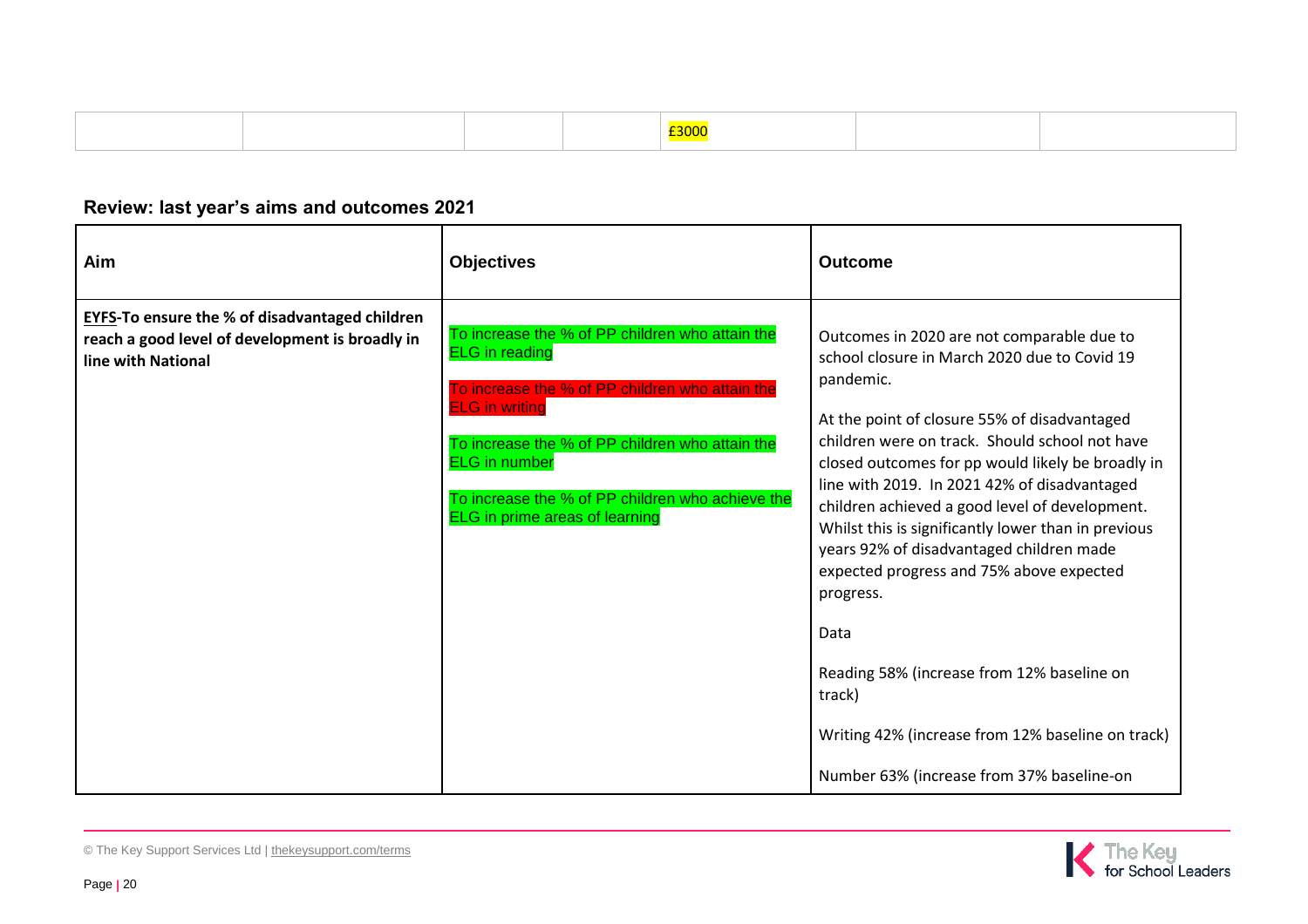|                                                                           |                                                                                                                                                                                                                                                                                                                                                                                                                             | track)<br><b>Prime areas</b><br>CLL-71% (increase from 30% baseline)<br>Target=ed interventions including Talk Boost, NELI<br>and launchpad for literacy show ++ impact<br>PSED 71% (increase from 15% baseline)<br>Focus on THRIVE embedded throughout EYFS. Low<br>baseline due to children missing Nursery provision<br>from previous year where PSED would have had a<br>huge focus<br>PD- (increase from 35% baseline)                                                     |
|---------------------------------------------------------------------------|-----------------------------------------------------------------------------------------------------------------------------------------------------------------------------------------------------------------------------------------------------------------------------------------------------------------------------------------------------------------------------------------------------------------------------|---------------------------------------------------------------------------------------------------------------------------------------------------------------------------------------------------------------------------------------------------------------------------------------------------------------------------------------------------------------------------------------------------------------------------------------------------------------------------------|
| PHONICS-To ensure outcome for PP children is<br>above National in phonics | Ensure all staff have had up to date training on the<br>delivery of RWI<br><b>Ensure that resources are available to deliver RWI</b><br>and that supporting materials are available to<br>encourage the children to practice at home<br>Ensure the effective delivery of RWI through<br>additional SLT capacity (DHT) to model good<br>practice, monitor delivery and ensure consistency<br>and high quality first teaching | Staff training was delivered through the RWI<br>development day. ++ feedback given by the trainer<br>on the quality of the provision being offered.<br>Limitations have been imposed on the movement<br>of resources between home and school due to the<br>pandemic and this has undoubtedly impacted on<br>outcomes. Parents have not been allowed in<br>school to receive their usual phonics meetings.<br>DHT has continued to deliver RWI to targeted<br>groups of children |

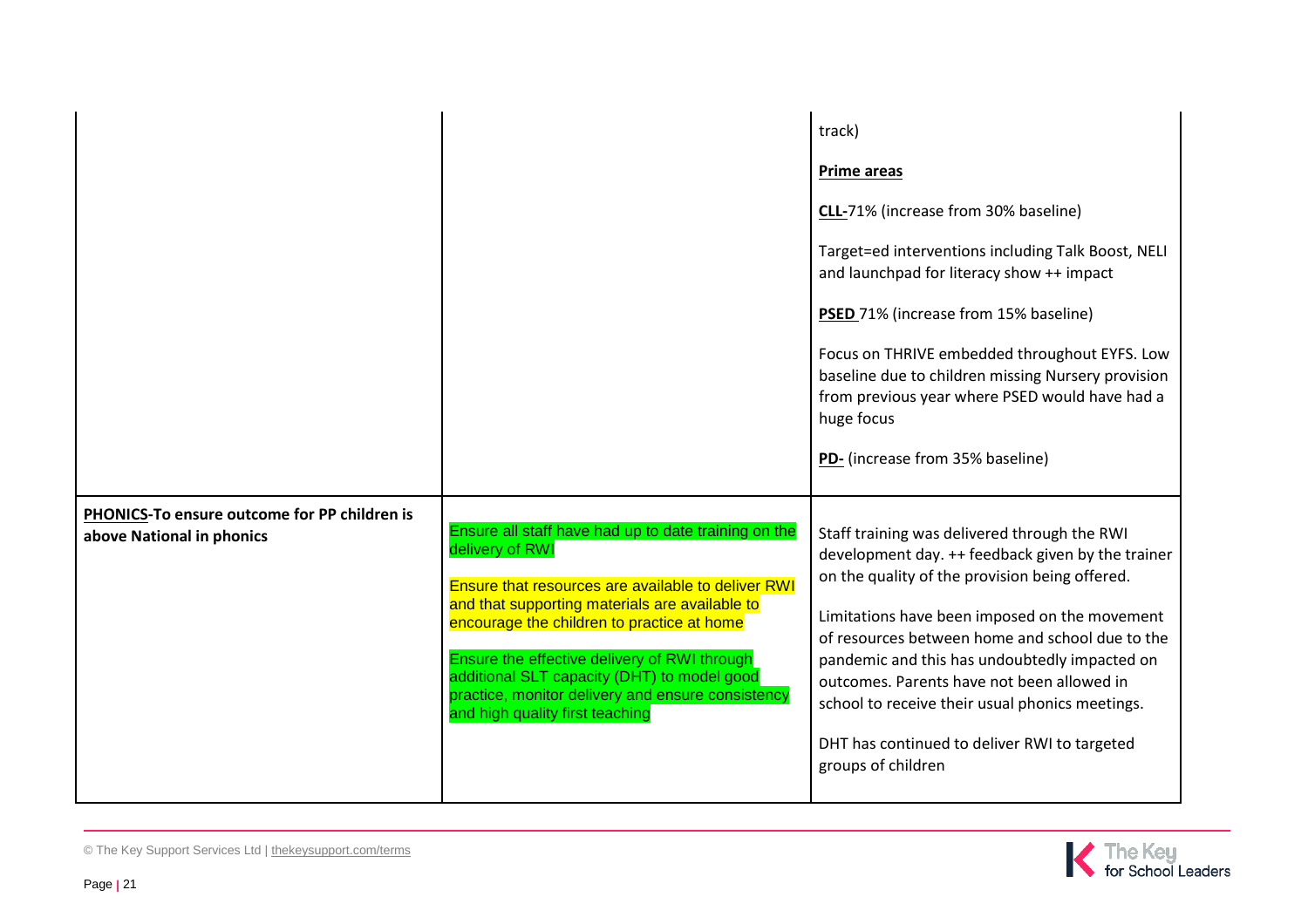|                                                        |                                                                                                                                          | In 2019 outcomes for pp exceed npp outcomes in<br>school. In Autumn 2020 Year 1 children took the<br>phonic test whilst in Year 2 due to the pandemic.<br>Only 60% of pp reached the expected standard<br>reflecting the national picture of the impact of the<br>pandemic on the disadvantaged group. Missed<br>time both in March 2020 and January 2021 has<br>meant those children who benefit the most from<br>both hourly RWI sessions as well as targeted<br>intervention for them to reach expected standard<br>have been disadvantages the most by the<br>disruption to education and will need continued<br>intervention as they begin Year 3                                        |
|--------------------------------------------------------|------------------------------------------------------------------------------------------------------------------------------------------|-----------------------------------------------------------------------------------------------------------------------------------------------------------------------------------------------------------------------------------------------------------------------------------------------------------------------------------------------------------------------------------------------------------------------------------------------------------------------------------------------------------------------------------------------------------------------------------------------------------------------------------------------------------------------------------------------|
| READING, WRITING, MATHS OUTCOMES (end of<br>key stage) | To improve the percentage of disadvantaged<br>pupils who make at least expected progress and /<br>or reach expected standard in reading, | Data below for achievement in Reading, Writing<br>and Maths for PP children. Outcomes are not<br>comparable due to national school closures<br>(COVID 19) However progress can be seen from<br>the end of EYFS.<br>KS 1 and 2 Sats were not completed (COVID 19)<br>In KS2 outcomes for PP children had been on a 4<br>year improving trend with differences being<br>minimal and PP children exceeding NPP in maths.<br>However 2020 assessments show a dip and<br>reflects a national picture of disadvantages<br>suffering the most adverse affects of school<br>closures<br>13/16 of SEND children in Year 6 were PP<br><b>KS1</b><br>73% EXS<br>KS <sub>2</sub><br>$\overline{73\%}$ EXS |

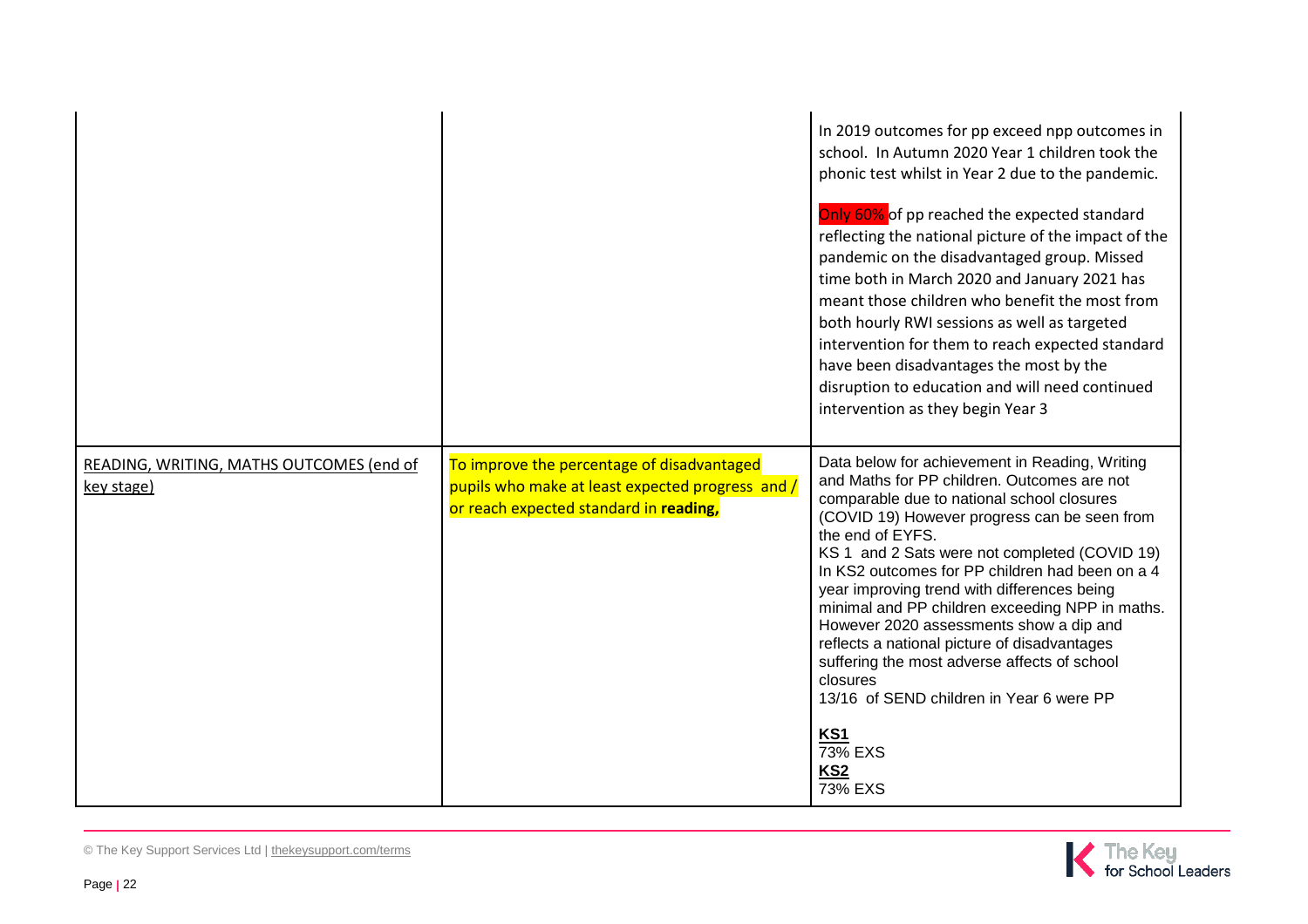| To improve the percentage of disadvantaged<br>pupils who make at least expected progress and /<br>or reach expected standard in writing                                                                                                                                          | KS1<br>59% EXS<br>KS <sub>2</sub><br>73% EXS<br>Writing in KS1 remains the biggest focus for PP<br>children as they move into KS2 and will be a<br>priority for future spend.                                                                                                                                                                                                                                                          |
|----------------------------------------------------------------------------------------------------------------------------------------------------------------------------------------------------------------------------------------------------------------------------------|----------------------------------------------------------------------------------------------------------------------------------------------------------------------------------------------------------------------------------------------------------------------------------------------------------------------------------------------------------------------------------------------------------------------------------------|
| To improve the percentage of disadvantaged<br>pupils who make at least expected progress and /<br>or reach expected standard in maths                                                                                                                                            | <b>KS1</b><br>$\overline{73\%}$ EXS<br>KS <sub>2</sub><br>$\overline{73\%}$ EXS                                                                                                                                                                                                                                                                                                                                                        |
| Ensure no child is disadvantaged in their learning<br>by providing access to the required technological<br>equipment adequately access online platforms<br>that are used for learning (homework and in the<br>event of the further closure of school/classes due<br>to COVID 19) | In total 150 chrome books were received via the<br>DFE or purchased, ensuring all PP children were<br>offered the loan of a chromebook during periods of<br>both lockdown and remote learning.                                                                                                                                                                                                                                         |
| Ensure PP children have equal access to trips and<br>experiences that enrich the curriculum and<br>encourage the Horton Values                                                                                                                                                   | Due to COVID restrictions imposed nationally, trip,<br>experiences and our usual residential programme<br>were not able to take place.<br>When restrictions were lifted on June 19th 2021,<br>Year 4 attended a 3 day residential.<br>PP/FSM children pay only the deposit<br>PP children pay half<br>Out of the 10 children who chose not to attend, 3<br>were PP and 7 were non PP reflecting an excellent<br>uptake of PP children. |

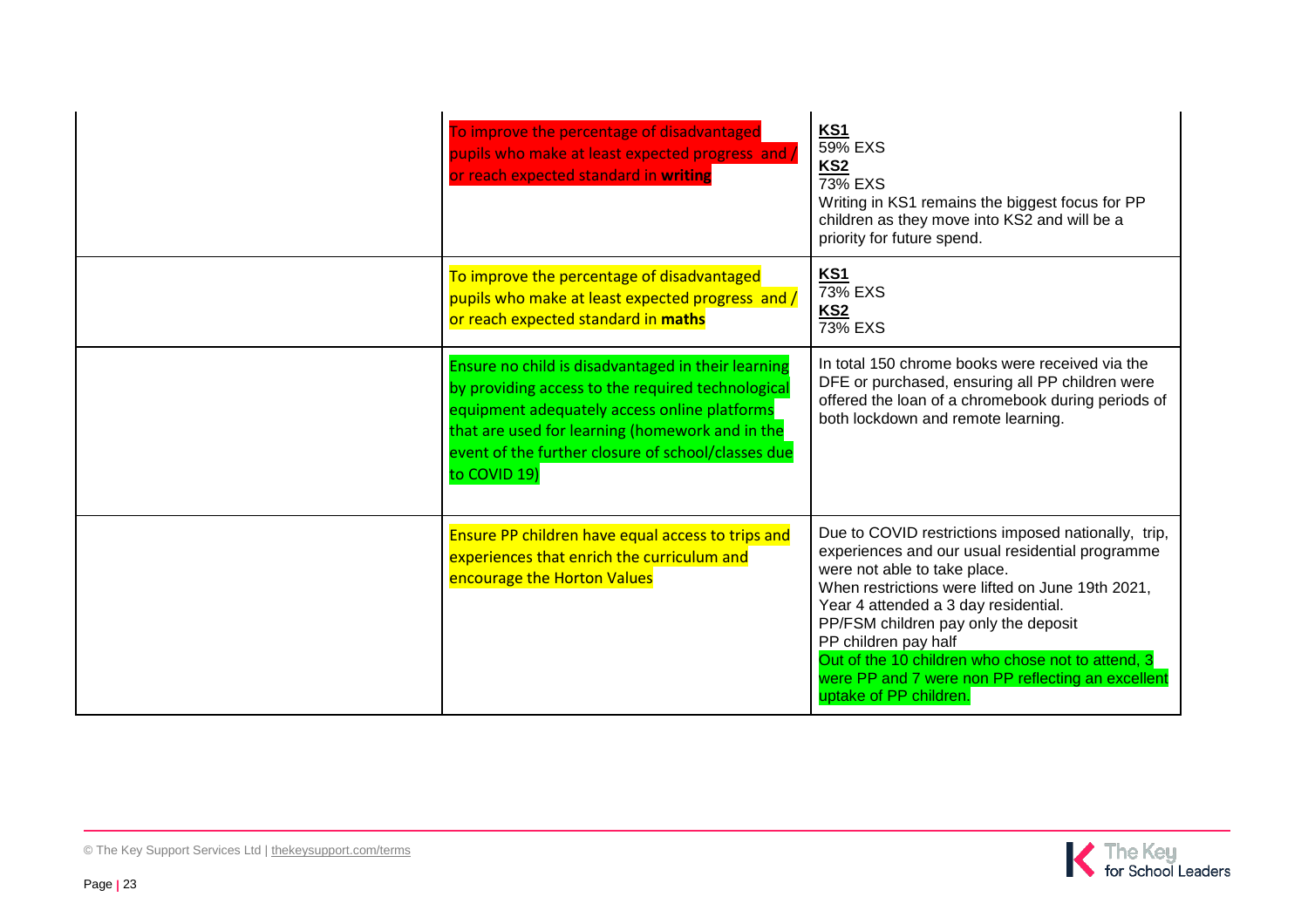| <b>BEHAVIOUR AND ATTITUDES-attendance</b> | To ensure that attendance for PP children is in line<br>with National. (no National data currently<br>available for Spring/Summer 2021 | Attendance for Autumn 2 for PP nationally was<br>92.2%                                                                                                                                                                                                                                                                                                                                                                                                                                                                                                                                                                                                                                                                                                                                                                                   |
|-------------------------------------------|----------------------------------------------------------------------------------------------------------------------------------------|------------------------------------------------------------------------------------------------------------------------------------------------------------------------------------------------------------------------------------------------------------------------------------------------------------------------------------------------------------------------------------------------------------------------------------------------------------------------------------------------------------------------------------------------------------------------------------------------------------------------------------------------------------------------------------------------------------------------------------------------------------------------------------------------------------------------------------------|
|                                           | To decrease the % of PP persistent absenteeism so<br>that gap with other learners narrows                                              | School PP attendance in Autumn was 95% and<br>showed an improvement on the previous year.<br>Spring -National lockdown 39% of children who<br>attended were PP. However, those children whose<br>parents chose not to send their children in despite<br>being eligible for a place were coded C as opposed<br>to X and this adversely affected the overall<br>attendance of that group.<br>Summer 1 and 2-Attendance of PP ch-93.2%<br>(slight decline from previous year)<br>% of PP PAs remains too high although reflects the<br>national picture (PP PA deta only available for<br>Autumn term<br>National PP PA-24.1<br>School PP PA for the same period was 22%<br>(Autumn 1 14% rising to 22% in Autumn 2) -this<br>remained largely static for the remainder of the<br>year<br>School continues to work tirelessly with parents, |
|                                           |                                                                                                                                        | families and the EWO to liaise and rigorously follow<br>the tight systems in place.<br>This continues to be an area of priority/                                                                                                                                                                                                                                                                                                                                                                                                                                                                                                                                                                                                                                                                                                         |
|                                           |                                                                                                                                        |                                                                                                                                                                                                                                                                                                                                                                                                                                                                                                                                                                                                                                                                                                                                                                                                                                          |

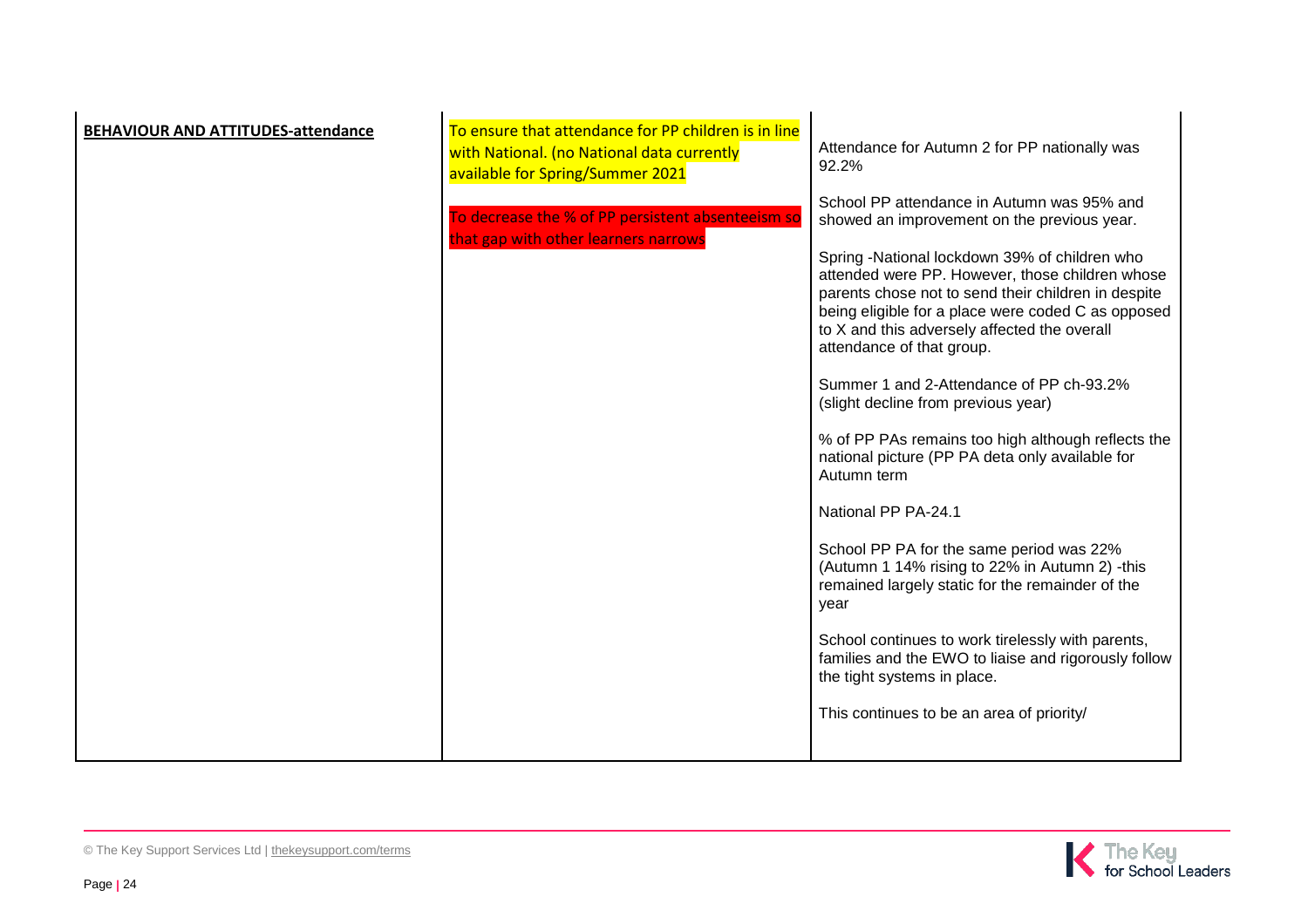|                      | Maintain low levels of Time Out C's and continue<br>to reduce fixed term exclusions for PP children                                                                                                                                                                     | Number of fixed term exclusions remains low (19.5)<br>days) representing only one child who has since<br>been placed in a specialist alternative provision,<br>There were no further fixed term exclusions<br>Time Out C's remain low compared to the previous<br>year. PP children receiving time out C's are higher<br>than NPP, and there is a significant crossover with<br>SEND. Where this is the case, changes to<br>provision have been made                                                                                                                                                                                                                                                                                                                                                                                                                         |
|----------------------|-------------------------------------------------------------------------------------------------------------------------------------------------------------------------------------------------------------------------------------------------------------------------|------------------------------------------------------------------------------------------------------------------------------------------------------------------------------------------------------------------------------------------------------------------------------------------------------------------------------------------------------------------------------------------------------------------------------------------------------------------------------------------------------------------------------------------------------------------------------------------------------------------------------------------------------------------------------------------------------------------------------------------------------------------------------------------------------------------------------------------------------------------------------|
| PERSONAL DEVELOPMENT | To support the mental health and the social and<br>emotional development of PP children so that<br>they are ready to learn.<br>To ensure Thrive continues to be an effective provision<br>for supporting social and emotional development and is<br>embedded in schools | Supporting mental health remained a focus<br>including during times of lockdown/bubble closures<br>and isolation. Phone calls by class teachers and<br>SLT took place at least weekly and PSHE<br>remained part of home learning. Parents<br>(particularly those of disadvantaged/vulnerable<br>children) had weekly (sometimes daily) contact<br>from the parent liaison officer and staff. For those<br>children attending school, there was additional<br>outdoor time and PSHE remained a priority<br>throughout.<br>84 children were on a Thrive action Plan and<br>received group or individual intervention at least 1<br>x per week (some as much as 3 times daily)<br>53% of children receiving support are PP<br>Thrive continued to operate a full timetables of<br>interventions although had to adjust timetables and<br>groupings due to restriction on mixing |